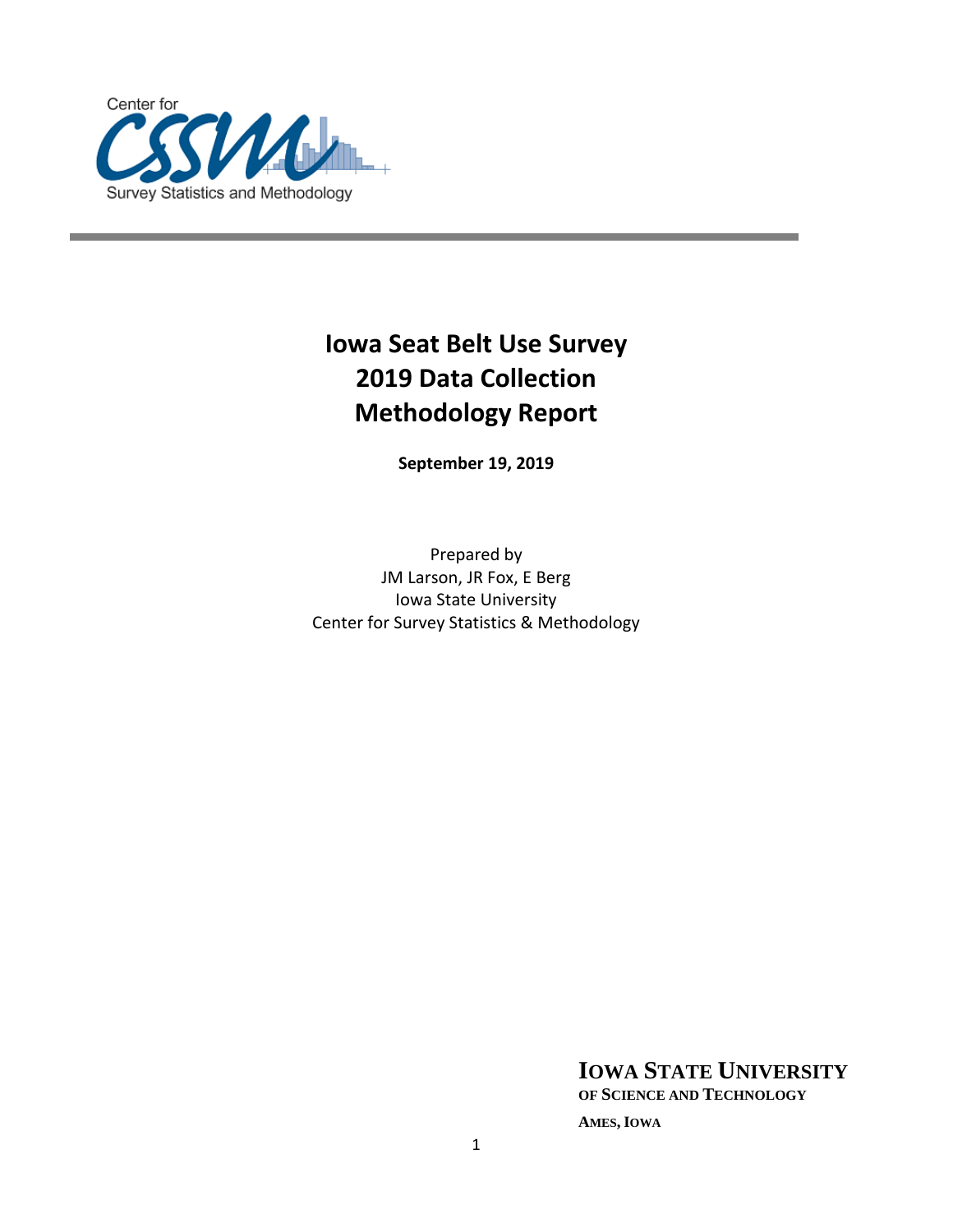# **Iowa Seat Belt Use Survey 2019 Data Collection Methodology Report**

**September 19, 2019**

## Introduction

In an effort to achieve greater consistency and comparability in state-wide seat belt use reporting, the National Highway Traffic Safety Administration (NHTSA) issued new requirements in 2011 for observing and reporting future seat belt use. The requirements included the involvement of a qualified statistician in the sampling and weighting portions of the process as well as a variety of operational details.

The Iowa Governor's Traffic Safety Bureau contracted with Iowa State University's Center for Survey Statistics and Methodology (CSSM) (then Survey & Behavioral Research Services) in 2011 to develop the study design and data collection plan for the State of Iowa's annual survey that would meet the new requirements of the NHTSA. A seat belt survey plan for Iowa was developed by CSSM with statistical expertise provided by Zhengyuan Zhu, Ph.D., Professor of Statistics at Iowa State University and Director of the Center for Survey Statistics and Methodology. The plan was approved by NHTSA on March 19, 2012 and implemented for five years, in the summers of 2012-2016.

As required by NHTSA, the Iowa plan was revised in the fall of 2016. Dr. Emily Berg, Assistant Professor of Statistics at Iowa State University, followed the protocol of the original approved plan and redrew the counties and road segments to be used for future data collection. After examining current county data relating to fatalities, vehicle miles traveled, and other relevant factors, she sampled 15 counties (as in 2012) but increased the number of sampled road segments from 75 to 84. Six of the 15 counties used in 2012-2016 were also selected for the new plan; nine counties were different. As in Iowa's 2012 plan, five road segments were sampled from each county; however the new plan increased the number of sampled road segments from Polk County to 14 because of its significantly higher traffic levels. The revised plan was submitted in December of 2016 and approved in March of 2017. This plan was implemented by CSSM in 2017, 2018, and again in 2019.

## 2019 Data Collection

The Iowa GTSB has contracted with CSSM on an annual basis to conduct the seat belt use data collection since 2012. The primary contact at the Iowa GTSB in 2019 is Cinnamon Weigel, Occupant Protection Coordinator. The primary contact at CSSM is Janice Larson, Survey Unit Director. The CSSM Seat Belt Survey Project Manager is Jody Fox. The CSSM statistician for the 2019 Seat Belt Survey is Emily Berg, PhD, Assistant Professor of Statistics at Iowa State University. This report describes the data collection process for obtaining 2019 seat belt use data as stipulated by the approved study design. It also includes tables with overall results showing seat belt use in Iowa.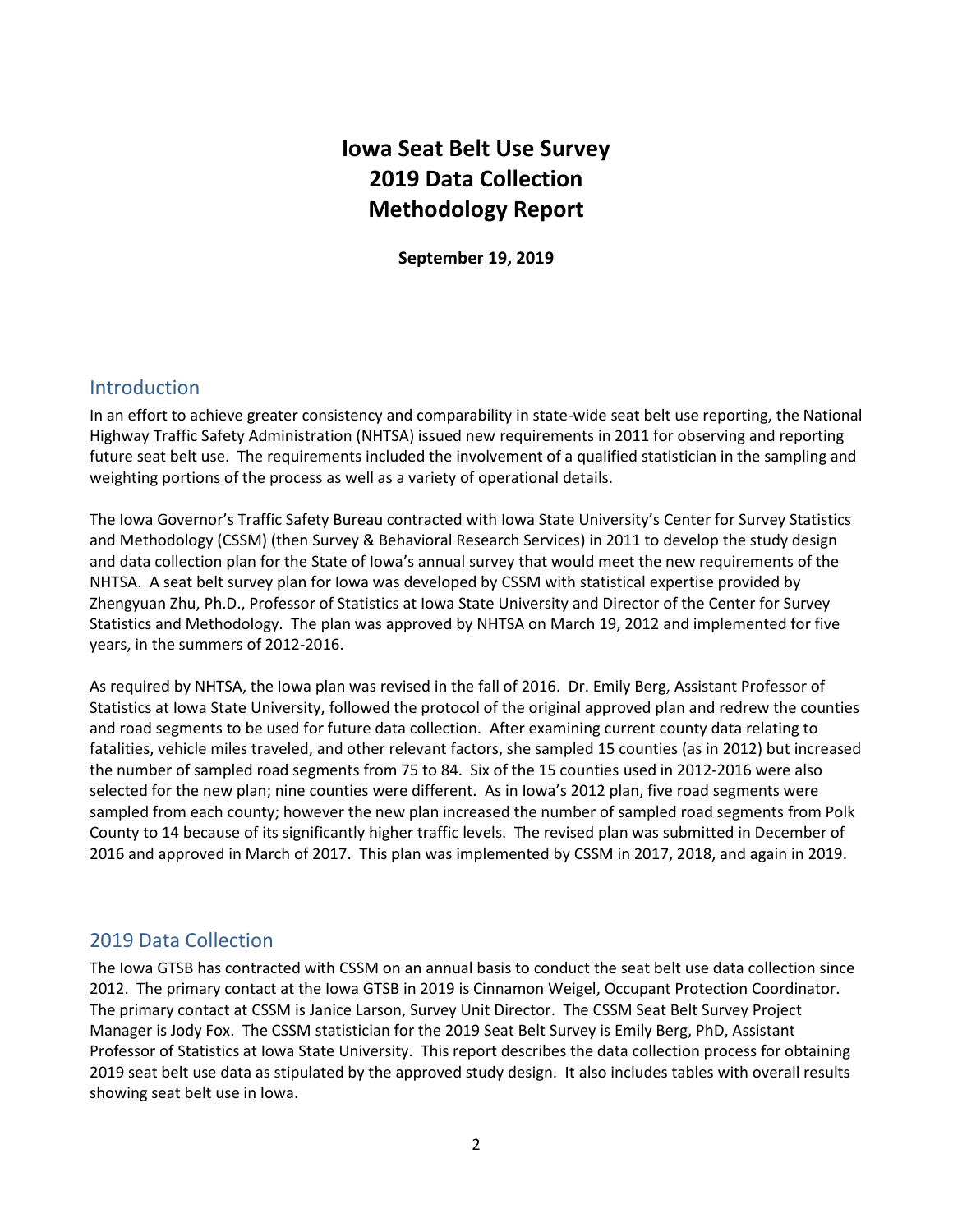## Preparation

Preparation for the 2019 seat belt use data collection involved several components: verifying the usability of the sampled sites, revising materials for Data Collectors, and notifying appropriate local personnel prior to data collection.

## Site Verification.

The Iowa Seat Belt Survey Plan includes 84 road segments or sites sampled for annual observation, with 5 sites in each of 14 sampled counties and 14 sites in Polk County. The sites are identified by MSLINK numbers. CSSM has worked with staff from *InTrans*, the Iowa State University Institute of Transportation, to obtain data and photographic resources that allow staff to examine each site remotely for accessibility, safety, and practicality. The CSSM Project Manager re-examined the 84 sites for any changes since 2018 and checked with the Department of Transportation and other online sources for scheduled construction that could impact traffic patterns. No significant issues were discovered and the same 84 sites were verified as useable for 2019 data collection.

## Materials Preparation.

After the 84 sites were finalized, CSSM staff used online maps and Google Earth as well as notes from 2017 and 2018 observers to identify and recommend observation points that would be safe and still provide the visibility necessary to observe seat belt use. CSSM staff updated existing maps for Data Collectors to use as references when traveling to sites. Department of Transportation maps, Google maps, and city maps all served as effective resources.

Equipment was prepared for use by Data Collectors, including vests, hats, warning lights, signs, stop watches, and clickers. Data collection forms were printed. Data Collection schedules were prepared for each Data Collector and administrative procedures were documented.

## Notification.

Prior to the data collection process, the GTSB representative notified law enforcement personnel in each of the site areas. CSSM staff notified other appropriate city/county and Department of Transportation personnel. The purpose was to ensure that the appropriate officials in each site area would be aware of the project and the days and times that Data Collectors would be at work in their area.

## Data Collection Staff Training

Iowa utilized five primary data collectors in 2019, responsible for 10 to 20 sites each. In addition, the Project Manager collected data at 2 of the sites. One new data collector was hired for 2019 while the others were experienced, having worked as data collectors for the project in the past. Quality Control functions were filled by three individuals: the Project Manager, one experienced data collector, and one new staff member.

A two-day training was held at CSSM facilities on June 11 & 12, 2019, with field data collection beginning on June 13, 2019. The training included a combination of lecture, classroom and field exercises. Training sessions covered data collection protocols, including how to find the observation sites, choosing an observation location, how to properly collect data, practice in what counts as seat belt "use," "nonuse," and "use unknown," what to do if data cannot be collected at a site due to road construction, weather, or other circumstances, and the appropriate management and submission of collected data. Roadside safety training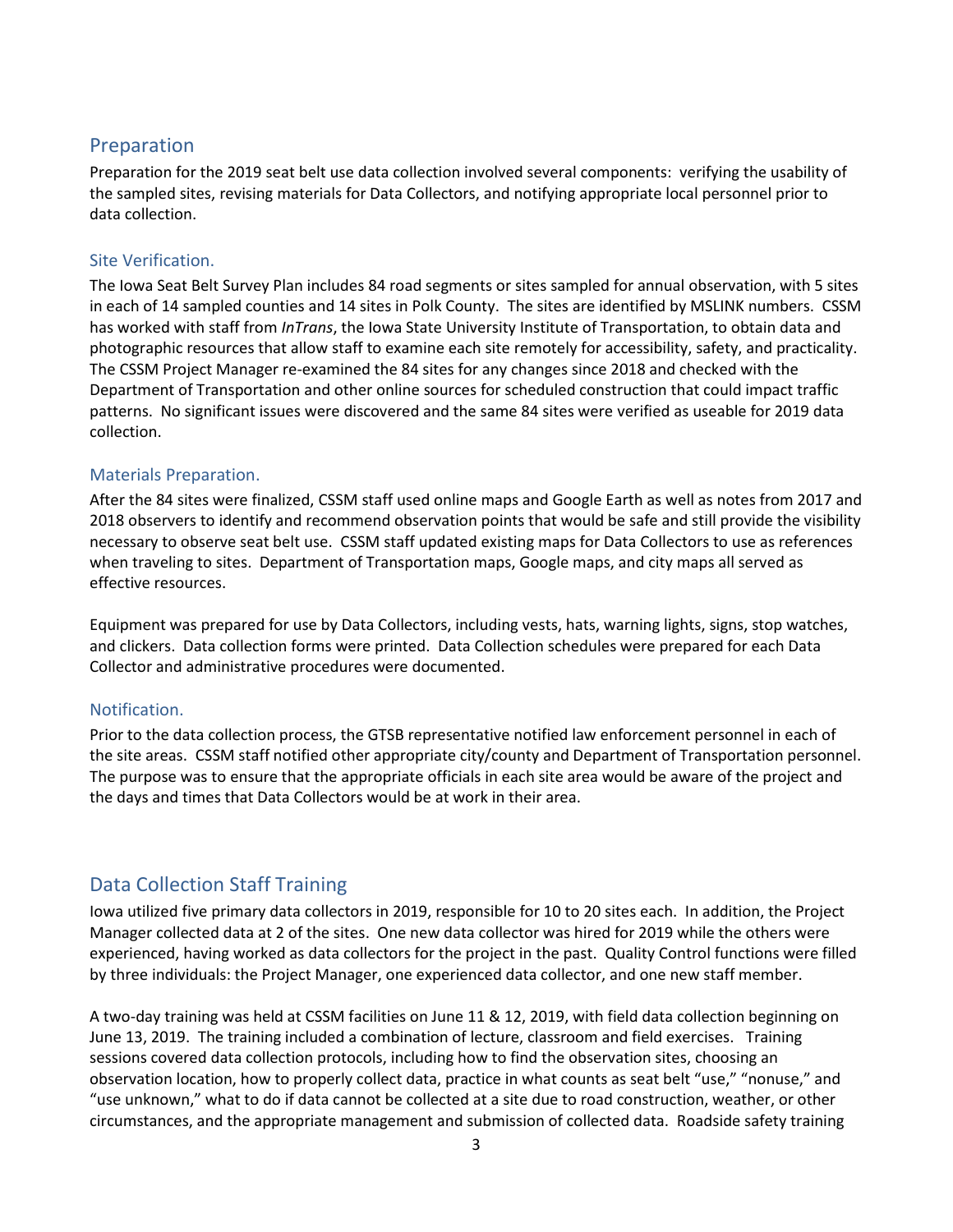was provided by David Veneziano, Iowa LTAP Safety Circuit **Figure 1.** Rider at Iowa State University's Institute for Transportation (*InTrans*). The 2019 training agenda is shown in Figure 1.

The new data collector and quality control monitor received some additional one-on-one training with the Project Manager to ensure that they were comfortable with project procedures and observation site identification.

The QC Monitors reviewed the specific duties of the position. Quality Control duties included conducting unannounced site visits to a minimum of two sites for each Data Collector (12% of the total sites) and reviewing the Data Collector's field protocol. The QC Monitors met with the Data Collectors in the field to answer questions and offer assistance as needed. The Project Manager visited the first site observed by the new data collector as part of the QC monitoring process.

Data Collectors were provided with bright yellow vests and hats to wear for safety and protection from sun and light rain. Each Data Collector had a flashing yellow light to put on his/her car and a clicker-counter and stop watch to use as needed. Each Data Collector was also provided with two "Survey Crew Ahead" signs and sandbag weights for use in high speed areas and other sites as appropriate.

### **Seat Belt Data Collectors 2019 Training Agenda**

**Tuesday, June 11, 2019** Seat Belt Survey Overview Study Design NHTSA Requirements Data Collection Requirements Definitions of terms Safety Training (David Veneziano, Safety Circuit Rider) Signage and visibility Roadway safety Data Collection Procedures Assignments & Rescheduling Site Locations Low/High volume roadways Locating assigned sites Site assignment sheets & maps Data Collection Data Collection & Observation forms Recording alternate site information Traffic Counts Recording observations Site Review on Google Earth

### **Wednesday, June 12, 2019**

Quality Control and QC monitoring Field Practice Setting up road work signs Highway observations Practice counts Timesheets and expense reports Debriefing

## Observation Protocols and Procedures

All passenger vehicles, including commercial vehicles weighing less than 10,000 pounds, were eligible for observation. Data Collectors completed two forms in the field, the Observation Site Form and the Observation Tally Form, which are shown in Appendix A and B. The Observation Site Form documented descriptive information about each site. Data Collectors recorded information including observation date, site location and number, alternative site data, traffic directions and lanes available and observed, start and end times for observations, and weather conditions.

The Observation Tally Form was used to mark belt use/non-use/unknown use for drivers and right front passengers. Using the Observation Tally Form, seat belt use observations were made of all passenger vehicle drivers and right front seat occupants in the selected lane. The only passenger vehicle right front seat occupants excluded from the study were child passengers traveling in child seats with harness straps. If there was no passenger in the right front seat of an observed vehicle, that information was also noted on the Observation Tally Form.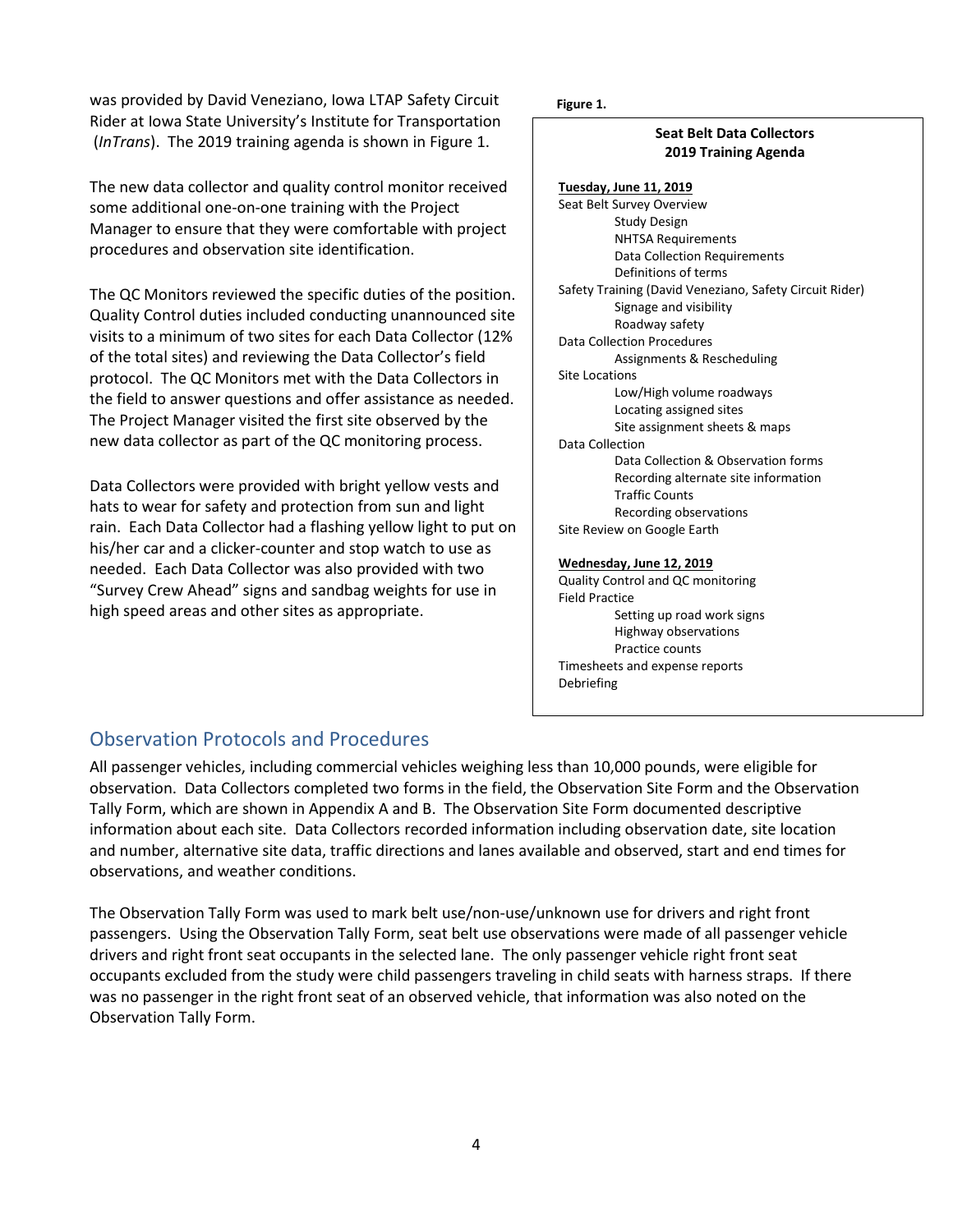**Seat Belt use categories -** Data Collectors recorded belt use for the driver and right front seat passenger using the definitions shown in Figure 2 below, which were provided in the federal regulations.

| rigure 2. |                |                                                                                              |
|-----------|----------------|----------------------------------------------------------------------------------------------|
| Code      | <b>Meaning</b> | <b>Definition</b>                                                                            |
| Υ         | Yes, belted    | The shoulder belt is in front of the person's shoulder.                                      |
| N         | No, unbelted   | The shoulder belt is not in front of the person's shoulder.                                  |
| U         | Unknown        | It cannot reasonably be determined whether the driver or right front<br>passenger is belted. |
| <b>NP</b> | No passenger   | There is no right front passenger present.                                                   |

**Figure 2.**

## Scheduling.

Data collectors were generally assigned one county with five observation sites per work day. The 14 Polk County sites were divided among three Data Collectors. A schedule of sites with observation start times was provided by CSSM in order to ensure a representative sampling of times of day for the data collection and to allow for proper notification of county/city and law enforcement personnel. Observations were to start at the assigned times, as much as possible, and to continue for exactly 45 minutes.

## Observations.

Data Collectors observed one lane and one direction of travel per observation site. The direction of travel was randomly assigned by the office; however, Data Collectors were allowed to observe the other direction if safety or windshield glare dictated. Deviations from the randomly assigned direction were noted on the Observation Site Form. If an assigned road segment included an intersection, Data Collectors were instructed to observe traffic traveling on the assigned road segment, not the cross-street.

Lower volume roadways such as county roads and streets were observed from a field drive or other location where data collectors could safely move their vehicles from the roadway. In some cases Data Collectors observed from their vehicle while, in most cases, observing from outside of the vehicle was more effective. At times Data Collectors found that sitting in the back of their pick-up truck provided the safest observation point with the best view.

Whenever possible, observations for high-volume, limited access roadways were made from an overpass. Observing from an overpass allowed for comparatively easy viewing of seatbelt use for both the driver and the passenger. Gravel road overpasses were preferred because of the low traffic volume, reducing safety hazards to the Data Collector. In some instances observing from an overpass required moving the observation point from the specific road segment by a few miles; however, because of the limited exit and entrance to these roadways, there were no significant changes to the observed vehicles between the assigned road segment and the observation point.

If a low volume overpass was not available, Data Collectors were allowed to observe traffic at an exit ramp or rest stop. Because the exit ramp/rest stop only sampled a portion of the traffic passing on the main highway, an additional traffic volume count was required in order to adjust for the reduced numbers. Data collectors completed a traffic count of the assigned highway segment immediately following the observations at the ramp/rest stop. From a safe observation point from which to view passing cars (but not necessarily belt usage), the data collector counted passing cars in one direction and in one lane of the assigned road segment, timing the number of minutes to reach a count of 100 cars. If the traffic volume was low, the count continued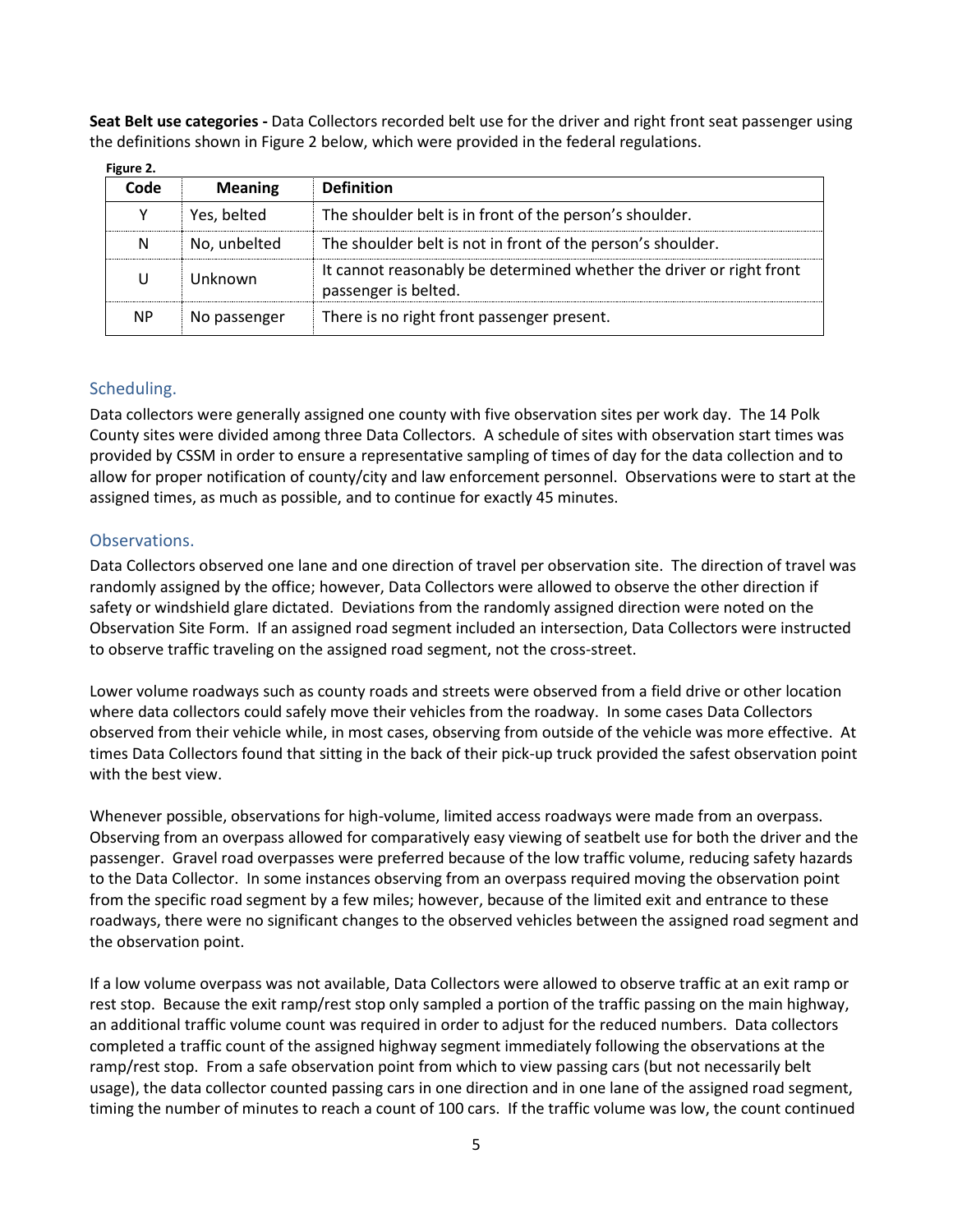for 15 minutes, at which point the data collector recorded the number of cars observed in a 15 minute time frame. This traffic count information was recorded on the Observation Site Form and was used to adjust the seat belt usage observation data when observations were made away from the selected road segment at a rest stop or exit ramp. Five rest stop sites were used in 2019.

## Alternate Sites.

If unexpected construction or difficulty in locating a useable and safe place to observe required the Data collector to deviate farther than 2 miles (or more than one block in city situations) from the selected road segment, he/she was instructed to call the office before proceeding and to note the location as an alternate site on the Observation Site form. For the 2019 data collection, two new alternate sites were needed unexpectedly. In one case, the sampled road was closed for construction. In the other case, the pedestrian overpass was closed for construction and that was the only reasonable observation site for the segment.

## Rescheduling.

If an assigned road segment was temporarily unavailable due to a traffic accident or inclement weather, data collection was to be rescheduled another week for the same time and day of the week. In 2019 there were a few days with light rain, but no rescheduling was needed due to either weather or accidents.

## Results

Data collection for 2019 occurred from Thursday, June 13 through Tuesday, June 25, 2019. The 2019 seat belt use data collection resulted in the observation of **13,559 passenger vehicles**, with a right front seat passenger in 4,926 of those vehicles, for a total of **18,485 potential observations** of belt use. Of these 18,485 potential observations, there were 12,692 drivers and 4,537 right front passengers who were observed to be wearing seat belts (total 17,229 seat belt users). Seat belts were not worn by 603 drivers and 299 right front passengers (total 902 unbelted). Data collectors were unable to observe the seat belt use of 264 drivers and 90 passengers (total 354 unknown use). The **unknown use, or "nonresponse rate," is .0192 or 1.92%**. This is well within the range allowed by federal regulations, which require the nonresponse rate to be below 10%.

The number of observations in 2019 is 29 more than in 2018; the number of vehicles observed increased by 315 but the number of passengers decreased by 286. The number of observations varies from year to year in part because sites are intentionally observed on different days of the week and times of day as much as is practical. Federal regulations require a minimum of 7500 observations, and the 2019 total of 13,559 passenger vehicles with 18,485 observed occupants far exceeds the minimum requirement.

Ten quality control checks were completed in 2019. Each of the five primary data collectors was observed by a quality control monitor at two unannounced sites to ensure compliance with project protocols. This comprises 12% of the sites (10 out of 84), which exceeds the minimum of 5% required by federal regulations. No problems were identified through these quality control checks

Federal regulations require the calculation of seat belt use to be conducted with weighted data as described in the approved survey plan. Data weighting was completed by Dr. Emily Berg, Assistant Professor of Statistics at Iowa State University. Based on the weighted data, **Iowa's overall seat belt use rate for 2019 is 94.6%**, with an **estimated standard error of .72% (± 1%)**. Weighted seat belt use rates since 2012 are shown in Figure 3.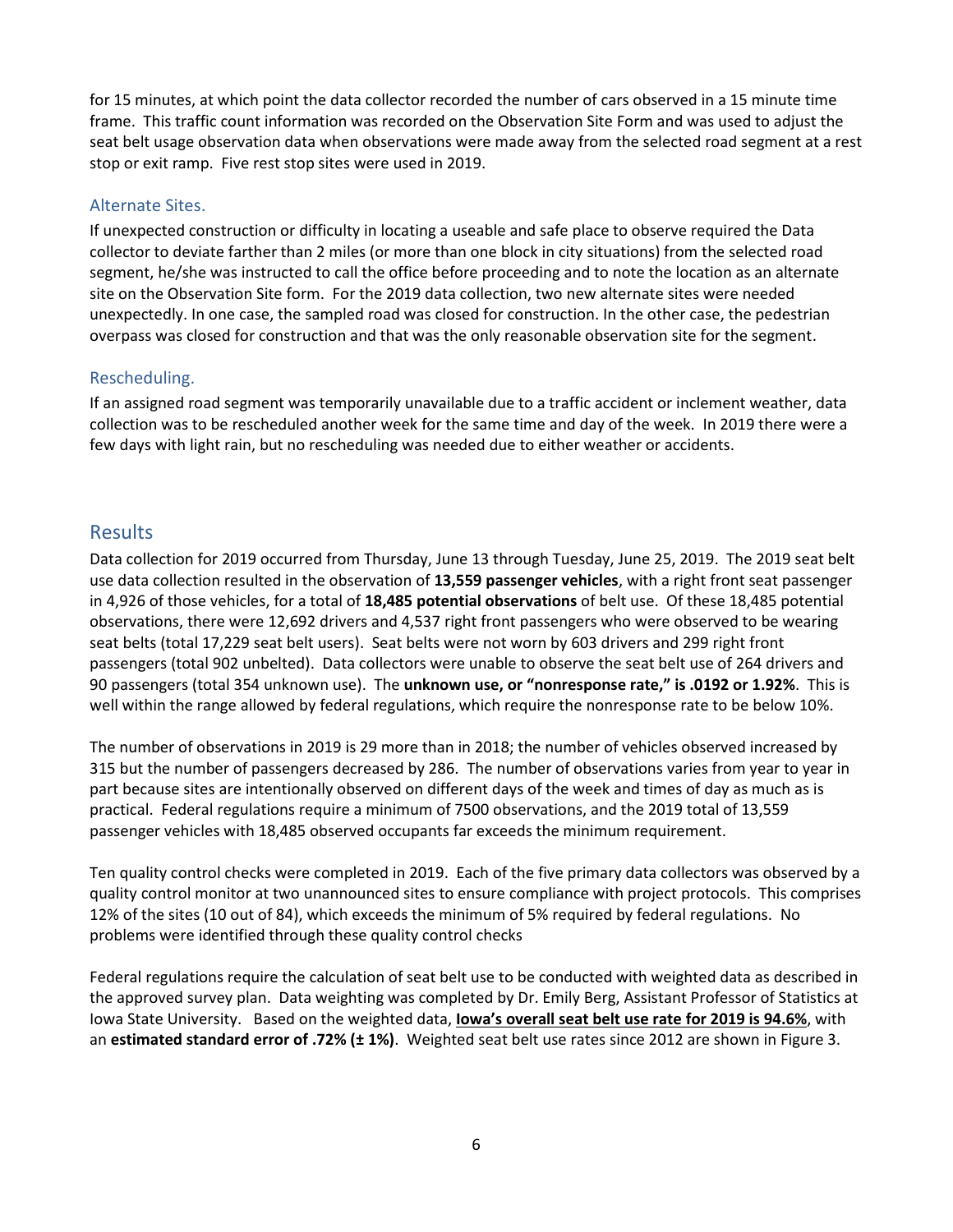| Year | <b>Weighted Belt Use</b> |
|------|--------------------------|
| 2019 | 94.6%                    |
| 2018 | 93.9%                    |
| 2017 | 91.4%                    |
| 2016 | 93.8%                    |
| 2015 | 93.0%                    |
| 2014 | 92.8%                    |
| 2013 | 91.9%                    |
| 2012 | 92.4%                    |

**Figure 3. Iowa's Annual Weighted Seat Belt Use Rate, 2012-2019.**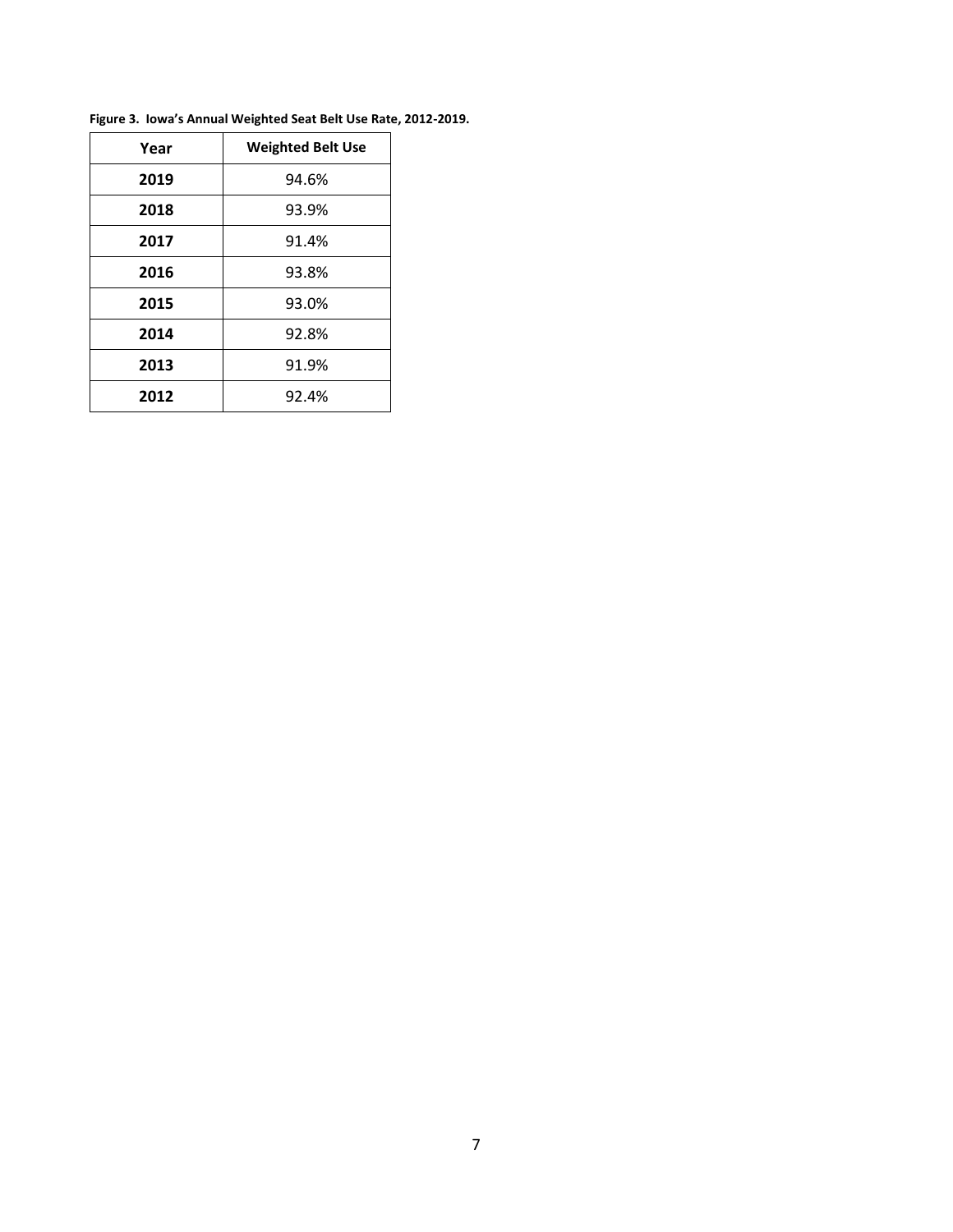## Tables and Appendices

Table 1 lists the 84 observation sites with selected characteristics and the number of belted drivers and right front passengers.

Tables 2 and 3 show the seat belt use of drivers and passengers by county. Table 2 contains the number or count of each category of belt use by drivers, passengers, and total for each sampled county. Table 3 contains two types of unweighted percentages of belt use for drivers, passengers, and combined total for each county. The "% of Total Belted" is the percent of the total number of persons (both drivers and passengers) who were belted. The "% of Known Belted" removes the persons with unknown belt use from the base number, so it becomes the percent of persons with known seat belt status who were belted. Note that these percentages are unweighted and the state-wide seat belt use percentage is slightly different than the weighted seat belt use percentage required by federal regulations for reporting. Nevertheless the unweighted percentages in Table 3 enable legitimate comparisons between seat belt users/nonusers and between counties.

Tables 4 and 5 show the seat belt use of drivers and passengers by road type. Table 4 contains the number in each category and Table 5 contains unweighted percentages. Federal regulations required the new survey plan to classify road types as primary (including interstates), secondary, and local.

Table 6 contains seat belt use of drivers and passengers by day of the week and road type. The percentages included in the table are unweighted.

Table 7 contains seat belt use of drivers and passengers by time of day and road type. The percentages included in the table are unweighted.

Table 8 contains sample weights for each observation site as well as seat belt use for drivers and passengers (number or count). This information is used for Part B reporting purposes.

Appendix A. Observation Site Form Appendix B. Observation Tally Form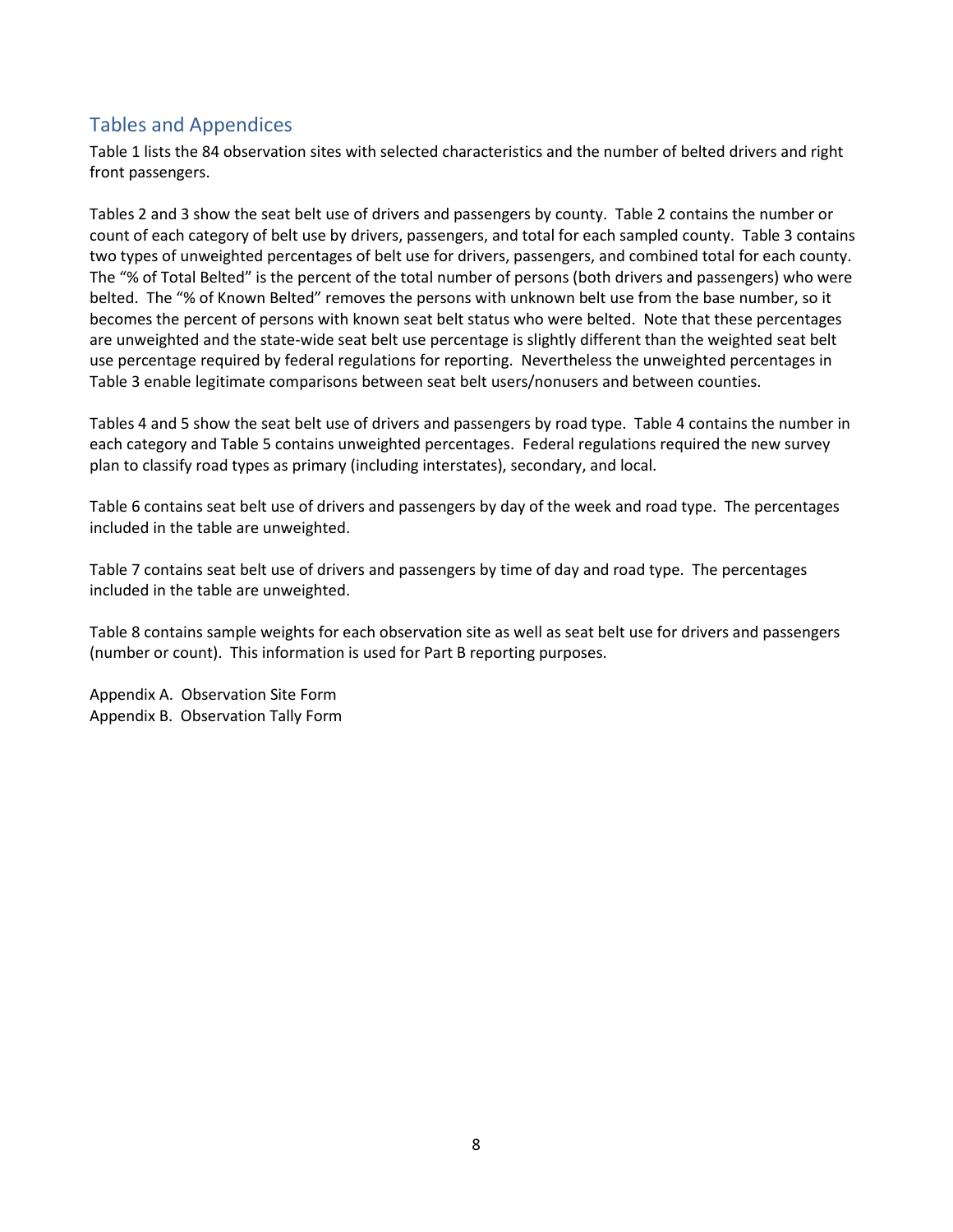## **Table 1. 2019 Seat Belt Usage**

|                |                   |                  |                         |             |       |                    |                |                | <b>Right Front</b> | <b>Right Front</b> |
|----------------|-------------------|------------------|-------------------------|-------------|-------|--------------------|----------------|----------------|--------------------|--------------------|
|                |                   |                  |                         | Road        |       |                    | Vehicle        | <b>Drivers</b> | Passenger          | Passenger          |
| No             | County            | <b>MSLINK</b>    | Location                | <b>Type</b> | Day   | <b>Start Time</b>  | Count          | <b>Belted</b>  | Count              | <b>Belted</b>      |
| $\mathbf{1}$   | Allamakee         | 4235             | <b>IOWA 76</b>          | Secondary   | Mon   | 7:26 AM            | 23             | 22             | 5                  | 5                  |
| $\overline{2}$ | Allamakee         | 3960             | IOWA 9                  | Secondary   | Mon   | 8:43 AM            | 34             | 32             | $\overline{7}$     | $\overline{7}$     |
| 3              | Allamakee         | 3913             | Iowa 9/Rossville Rd     | Secondary   | Mon   | 9:56 AM            | 111            | 101            | 30                 | 29                 |
| 4              | Allamakee         | 4521             | Forest Mills Rd         | Secondary   | Mon   | 10:54 AM           | 17             | 16             | 4                  | 4                  |
| 5              | Allamakee         | 4246             | HWY 364/X52             | Secondary   | Mon   | 12:09 PM           | 26             | 24             | 8                  | 8                  |
| 6              | <b>Black Hawk</b> | 19383            | W Airline Hwy           | Local       | Mon   | 9:18 AM            | 54             | 49             | 10                 | 9                  |
| 7              | <b>Black Hawk</b> | 20322            | Lafayette St.           | Local       | Mon   | 10:25 AM           | 29             | 27             | 10                 | 8                  |
| 8              | <b>Black Hawk</b> | 14933            | <b>US 20</b>            | Secondary   | Mon   | 11:47 AM           | 327            | 296            | 101                | 90                 |
| 9              | <b>Black Hawk</b> | 14762            | 1380                    | Primary     | Mon   | 2:09 PM            | 221            | 204            | 84                 | 76                 |
| 10             | <b>Black Hawk</b> | 15023            | Hudson Rd.              | Secondary   | Mon   | 3:50 PM            | 98             | 88             | 24                 | 23                 |
| 11             | Cerro Gordo       | 46024            | 190TH ST                | Secondary   | Wed   | 7:57 AM            | 10             | 6              | $\overline{2}$     | $\mathbf{1}$       |
| 12             | Cerro Gordo       | 45722            | S Federal Ave.          | Secondary   | Wed   | 9:01 AM            | 103            | 91             | 20                 | 18                 |
| 13             | Cerro Gordo       | 47140            | 1ST ST NW               | Local       | Wed   | 10:10 AM           | 105            | 93             | 32                 | 31                 |
| 14             | Cerro Gordo       | 45427            | 135                     | Primary     | Wed   | 12:30 PM           | 209            | 194            | 94                 | 84                 |
| 15             | Cerro Gordo       | 45409            | 135                     | Primary     | Wed   | 1:55 PM            | 178            | 170            | 75                 | 66                 |
| 16             | Clayton           | 57598            | <b>US 18</b>            | Secondary   | Sun   | 10:50 AM           | 173            | 165            | 103                | 95                 |
| 17             | Clayton           | 57848            | <b>IOWA 13</b>          | Secondary   | Sun   | 12:10 PM           | 104            | 94             | 60                 | 58                 |
| 18             | Clayton           | 57842            | <b>IOWA 13</b>          | Secondary   | Sun   | 2:10 PM            | 85             | 80             | 44                 | 43                 |
| 19             | Clayton           | 332445           | Great River Rd          | Secondary   | Mon   | 2:02 PM            | 49             | 46             | 16                 | 16                 |
| 20             | Clayton           | 57789            | IOWA 13/Elkader St      | Secondary   | Sun   | 4:15 PM            | 158            | 145            | 91                 | 88                 |
| 21             | Franklin          | 97664            | 135                     | Primary     | Wed   | 10:30 AM           | 144            | 135            | 55                 | 52                 |
| 22             | Franklin          | 97666            | 135                     | Primary     | Wed   | 12:30 PM           | 183            | 167            | 69                 | 62                 |
| 23             | Franklin          | 97686            | 135                     | Primary     | Wed   | 1:45 PM            | 206            | 190            | 90                 | 85                 |
| 24             | Franklin          | 97753            | <b>US 65</b>            | Secondary   | Wed   | 3:05 PM            | 74             | 68             | 19                 | 17                 |
| 25             | Franklin          | 97955            | Vine Ave                | Secondary   | Wed   | 4:30 PM            | 18             | 16             | 4                  | 4                  |
|                |                   |                  |                         |             |       |                    | 3              | 3              | $\mathbf{1}$       | $\mathbf{1}$       |
| 26<br>27       | Harrison          | 331806<br>116865 | 129<br>129              | Primary     | Sun   | 7:27 AM<br>9:04 AM | 194            | 189            | 141                | 132                |
|                | Harrison          |                  |                         | Primary     | Sun   |                    |                |                |                    |                    |
| 28             | Harrison          | 116946           | 129                     | Primary     | Sun   | 10:30 AM           | 288            | 286            | 218                | 196                |
| 29             | Harrison          | 118343           | Locust St               | Secondary   | Sun   | 11:52 AM           | 9              | 9              | 6                  | 6                  |
| 30             | Harrison          | 117168           | IOWA 44                 | Secondary   | Sun   | 1:45 PM            | 10             | 10             | 3                  | 3                  |
| 31             | Jefferson         | 138811           | Packwood Rd             | Secondary   | Tues  | 11:05 AM           | 22             | 19             | 6                  | 6                  |
| 32             | Jefferson         | 138218           | IOWA <sub>1</sub>       | Secondary   | Tues  | 12:10 PM           | 24             | 23             | 4                  | 4                  |
| 33             | Jefferson         | 138095           | W Burlington Ave.       | Secondary   | Tues  | 2:13 PM            | 32             | 30             | 4                  | 3                  |
| 34             | Jefferson         | 139125           | <b>W STONE AVE</b>      | Local       | Tues  | 3:25 PM            | 287            | 259            | 65                 | 55                 |
| 35             | Jefferson         | 323114           | <b>US 34</b>            | Secondary   | Tues  | 4:45 PM            | 159            | 155            | 58                 | 51                 |
| 36             | Johnson           | 140987           | <b>US 218</b>           | Secondary   | Mon   | 9:50 AM            | 346            | 332            | 127                | 116                |
| 37             | Johnson           | 141286           | Oak Crest Hill Rd NE    | Secondary   | Mon   | 11:05 AM           | 80             | 76             | 34                 | 30                 |
| 38             | Johnson           | 333258           | 1380                    | Primary     | Mon   | 12:23 PM           | 439            | 422            | 144                | 140                |
| 39             | Johnson           | 140631           | 180                     | Primary     | Mon   | 2:35 PM            | 426            | 408            | 126                | 120                |
| 40             | Johnson           | 143520           | S Madison St.           | Local       | Mon   | 3:50 PM            | 79             | 77             | 13                 | 11                 |
| 41             | Linn              | 159181           | <b>IOWA 13</b>          | Secondary   | Tues  | 8:45 AM            | 93             | 92             | 16                 | 14                 |
| 42             | Linn              | 159157           | <b>IOWA 13</b>          | Secondary   | Tues  | 9:42 AM            | 127            | 123            | 28                 | 26                 |
| 43             | Linn              | 163355           | Normandy Dr NE          | Local       | Tues  | 10:42 AM           | 5              | 5              | $\mathbf{1}$       | $\mathbf{1}$       |
| 44             | Linn              | 341551           | 1380                    | Primary     | Tues  | 12:37 PM           | 281            | 264            | 102                | 98                 |
| 45             | Linn              | 160653           | Wright Brothers SW      | Local       | Tues  | 2:15 PM            | 182            | 174            | 47                 | 42                 |
| 46             | Marshall          | 183837           | Zeller Ave              | Secondary   | Fri   | 11:03 AM           | 8              | 8              | 0                  | $\mathbf 0$        |
| 47             | Marshall          | 185108           | E State St.             | Local       | Fri   | 12:20 PM           | 59             | 53             | 26                 | 23                 |
| 48             | Marshall          | 183738           | S Center St.            | Secondary   | Fri   | 2:20 PM            | 463            | 432            | 155                | 141                |
| 49             | Marshall          | 183538           | 240TH ST                | Secondary   | Fri   | 3:40 PM            | 315            | 296            | 123                | 112                |
| 50             | Marshall          | 336356           | 240TH ST                | Secondary   | Fri   | 5:00 PM            | 175            | 165            | 59                 | 55                 |
| 51             | Polk              | 218613           | NE 12 <sup>th</sup> Ave | Secondary   | Fri   | 8:15 AM            | 29             | 25             | $\overline{2}$     | $\mathbf{1}$       |
| 52             | Polk              | 215189           | 135                     | Primary     | Fri   | 10:50 AM           | 39             | 38             | 17                 | 16                 |
| 53             | Polk              | 319250           | 135                     | Primary     | Fri   | 9:40 AM            | 400            | 371            | 109                | 98                 |
| 54             | Polk              | 216270           | NE 14TH ST              | Secondary   | Sat   | 11:15 AM           | 228            | 216            | 94                 | 83                 |
| 55             | Polk              | 223763           | 6TH AVE                 | Local       | Fri   | 9:26 AM            | 266            | 248            | 56                 | 51                 |
| 56             | Polk              | 220551           | E Hartford Ave          | Local       | Sat   | 12:25 PM           | 181            | 169            | 84                 | 83                 |
| 57             | Polk              | 216087           | NE 14TH ST              | Secondary   | Thurs | 11:25 AM           | 353            | 320            | 95                 | 82                 |
| 58             | Polk              | 216414           | E Army Post Rd          | Local       | Thurs | 1:22 PM            | 258            | 239            | 65                 | 59                 |
| 59             | Polk              | 220874           | Greenwood Dr            | Local       | Thurs | 2:40 PM            | 9              | 9              | 2                  | $\overline{2}$     |
| 60             | Polk              | 222431           | 58TH ST                 | Local       | Thurs | 3:45 PM            | $\overline{7}$ | 6              | $1\,$              | $\mathbf{1}$       |
| 61             | Polk              | 318107           | 135                     | Primary     | Thurs | 5:05 PM            | 709            | 683            | 168                | 160                |
| 62             | Polk              | 214995           | 135                     | Primary     | Fri   | 11:00 AM           | 400            | 369            | 137                | 129                |
| 63             | Polk              | 215450           | 135                     | Primary     | Thurs | 2:53 PM            | 507            | 474            | 109                | 98                 |
| 64             | Polk              | 317252           | <b>IOWA 141</b>         | Secondary   | Fri   | 1:24 PM            | 211            | 198            | 90                 | 86                 |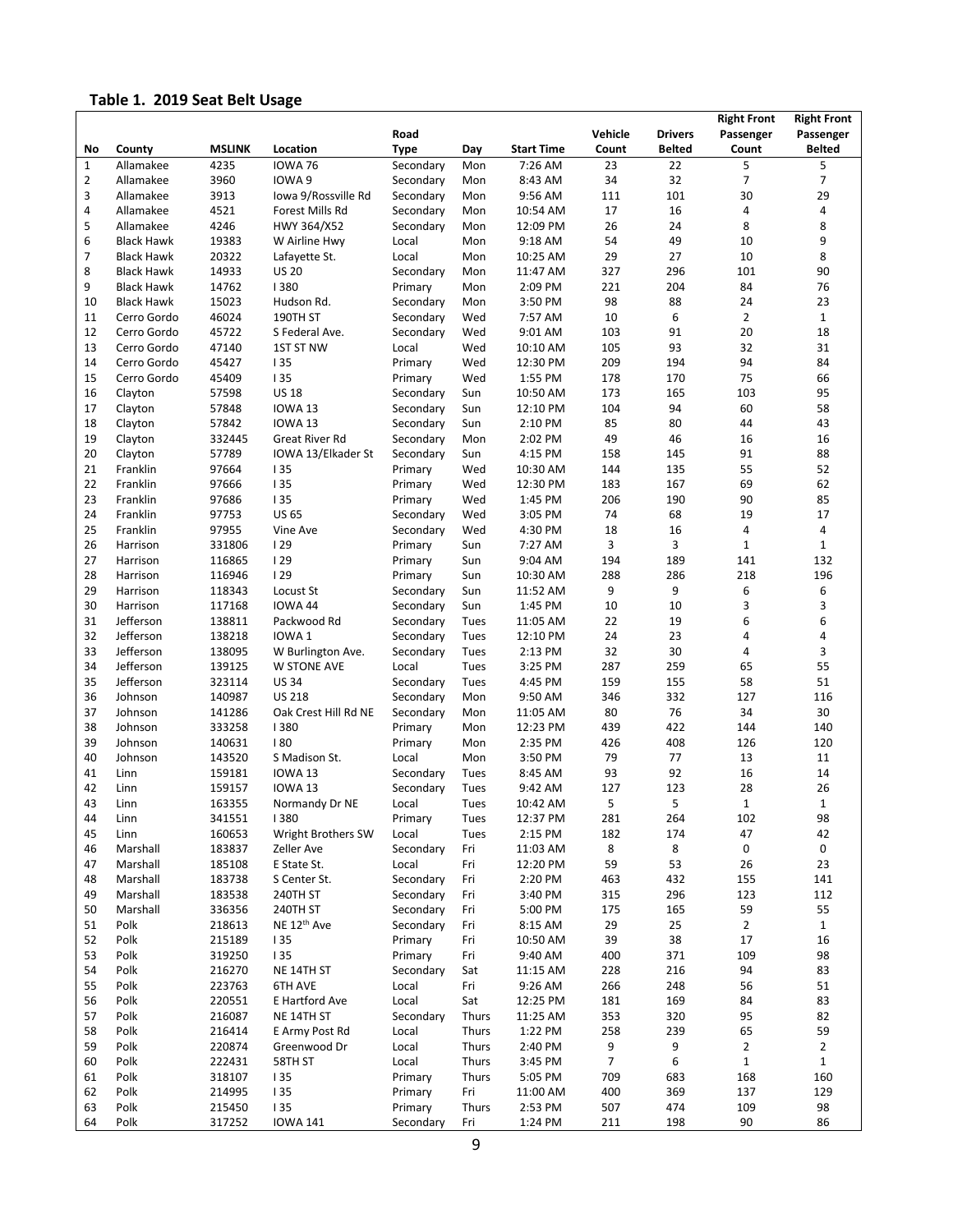|    |               |               |                    |           |              |                   |         |                | <b>Right Front</b> | <b>Right Front</b> |
|----|---------------|---------------|--------------------|-----------|--------------|-------------------|---------|----------------|--------------------|--------------------|
|    |               |               |                    | Road      |              |                   | Vehicle | <b>Drivers</b> | Passenger          | Passenger          |
| No | County        | <b>MSLINK</b> | Location           | Type      | Day          | <b>Start Time</b> | Count   | <b>Belted</b>  | Count              | <b>Belted</b>      |
| 65 | Pottawattamie | 229510        | <b>HWY 680</b>     | Primary   | Sat          | 10:13 AM          | 19      | 18             | 16                 | 16                 |
| 66 | Pottawattamie | 229263        | 180                | Primary   | Sat          | 11:57 AM          | 299     | 292            | 196                | 181                |
| 67 | Pottawattamie | 229243        | 180                | Primary   | Sat          | 1:30 PM           | 35      | 33             | 22                 | 18                 |
| 68 | Pottawattamie | 230312        | Railroad Hwy       | Secondary | Sat          | 3:10 PM           | 109     | 96             | 43                 | 40                 |
| 69 | Pottawattamie | 233270        | S 1ST ST           | Local     | Sat          | 4:20 PM           | 237     | 204            | 82                 | 76                 |
| 70 | Scott         | 242997        | 180                | Primary   | <b>Thurs</b> | 7:45 AM           | 236     | 225            | 92                 | 85                 |
| 71 | Scott         | 243110        | 180                | Primary   | Thurs        | 9:20 AM           | 21      | 21             | 6                  | 6                  |
| 72 | Scott         | 245937        | W Locust St        | Local     | <b>Thurs</b> | 10:50 AM          | 206     | 190            | 63                 | 56                 |
| 73 | Scott         | 246372        | E 42ND ST          | Local     | <b>Thurs</b> | 12:40 PM          | 104     | 98             | 34                 | 32                 |
| 74 | Scott         | 243558        | US 61              | Secondary | Thurs        | 2:20 PM           | 263     | 248            | 74                 | 71                 |
| 75 | Woodbury      | 294873        | Florence Ave       | Local     | Sat          | 10:25 AM          | 32      | 21             | 6                  | 5                  |
| 76 | Woodbury      | 296162        | Fairmount St       | Local     | Sat          | 11:50 AM          | 207     | 190            | 92                 | 85                 |
| 77 | Woodbury      | 292360        | Gordon Dr.         | Secondary | Sat          | 1:50 PM           | 262     | 241            | 120                | 104                |
| 78 | Woodbury      | 292173        | Singing Hills Blvd | Secondary | Sat          | 3:05 PM           | 164     | 149            | 72                 | 65                 |
| 79 | Woodbury      | 317734        | 129                | Primary   | Sat          | 4:05 PM           | 306     | 287            | 151                | 144                |
| 80 | Worth         | 298621        | Thrush Ave         | Secondary | Tues         | 9:18 AM           | 49      | 44             | 10                 | 9                  |
| 81 | Worth         | 298440        | 135                | Primary   | Tues         | 11:10 AM          | 214     | 206            | 98                 | 88                 |
| 82 | Worth         | 298465        | 135                | Primary   | Tues         | 1:05 PM           | 148     | 140            | 64                 | 58                 |
| 83 | Worth         | 298467        | 135                | Primary   | Tues         | 2:20 PM           | 182     | 173            | 88                 | 80                 |
| 84 | Worth         | 299696        | Mallard Ave        | Secondary | Tues         | 3:35 PM           | 24      | 22             | 4                  | 4                  |
|    | <b>TOTALS</b> |               |                    |           |              |                   | 13559   | 12692          | 4926               | 4537               |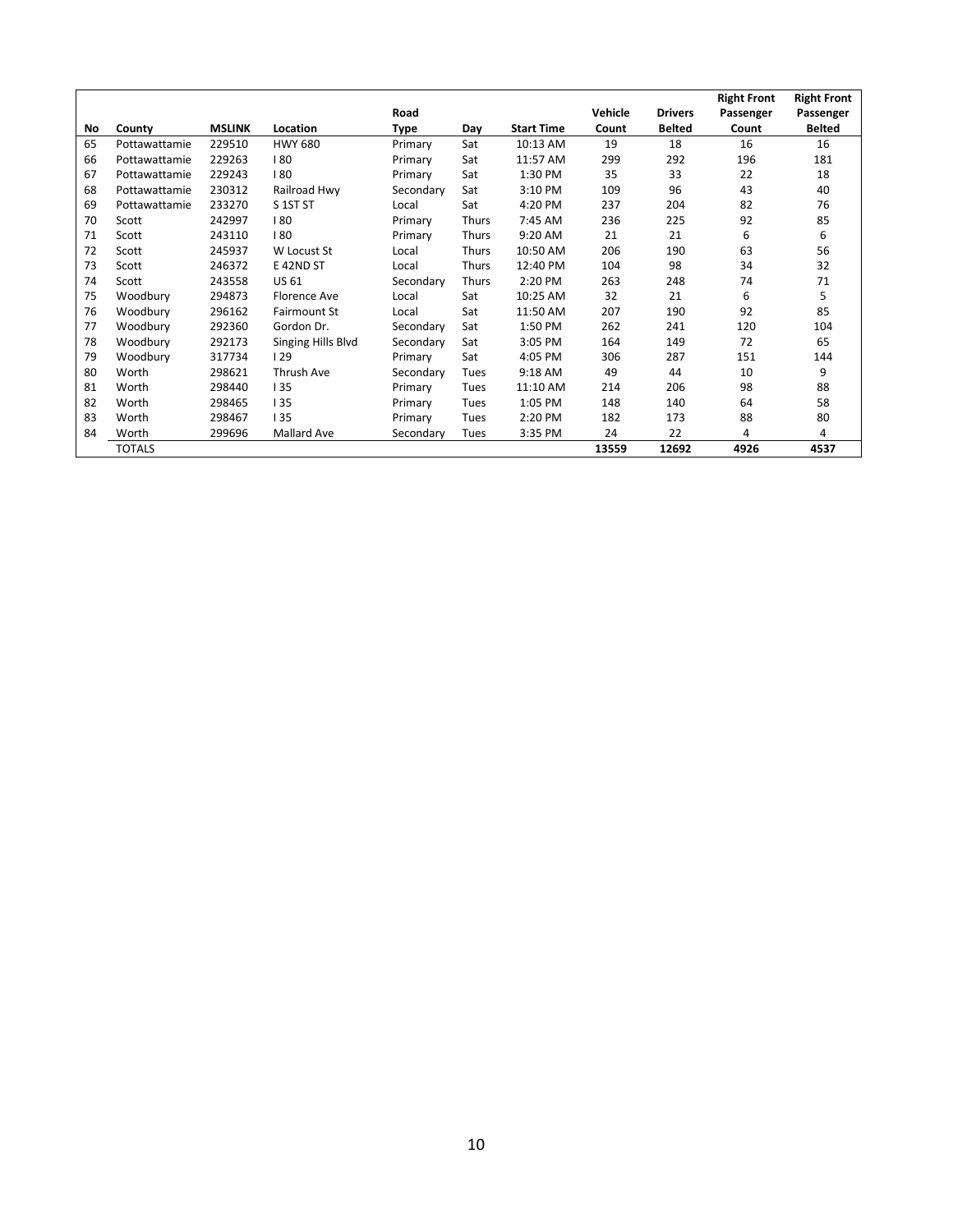|                   | <b>Drivers</b> |               |                             |                | <b>Right Front Passengers</b> |               |                             |                | <b>TOTAL</b> |               |                             |              |
|-------------------|----------------|---------------|-----------------------------|----------------|-------------------------------|---------------|-----------------------------|----------------|--------------|---------------|-----------------------------|--------------|
| County            | Total          | <b>Belted</b> | <b>Not</b><br><b>Belted</b> | Un-<br>known   | <b>Total</b>                  | <b>Belted</b> | <b>Not</b><br><b>Belted</b> | Un-<br>known   | <b>Total</b> | <b>Belted</b> | <b>Not</b><br><b>Belted</b> | Un-<br>known |
| Allamakee         | 211            | 195           | 12                          | 4              | 54                            | 53            | $\mathbf 0$                 | $\mathbf{1}$   | 265          | 248           | 12                          | 5            |
| <b>Black Hawk</b> | 729            | 664           | 37                          | 28             | 229                           | 206           | 16                          | 7              | 958          | 870           | 53                          | 35           |
| Cerro Gordo       | 605            | 554           | 41                          | 10             | 223                           | 200           | 17                          | 6              | 828          | 754           | 58                          | 16           |
| Clayton           | 569            | 530           | 18                          | 21             | 314                           | 300           | 8                           | 6              | 883          | 830           | 26                          | 27           |
| Franklin          | 625            | 576           | 20                          | 29             | 237                           | 220           | 10                          | 7              | 862          | 796           | 30                          | 36           |
| Harrison          | 504            | 497           | 5                           | $\overline{2}$ | 369                           | 338           | 30                          | $\mathbf{1}$   | 873          | 835           | 35                          | 3            |
| Jefferson         | 524            | 486           | 34                          | 4              | 137                           | 119           | 16                          | $\overline{2}$ | 661          | 605           | 50                          | 6            |
| Johnson           | 1370           | 1315          | 37                          | 18             | 444                           | 417           | 21                          | 6              | 1814         | 1732          | 58                          | 24           |
| Linn              | 688            | 658           | 20                          | 10             | 194                           | 181           | 11                          | $\overline{2}$ | 882          | 839           | 31                          | 12           |
| Marshall          | 1020           | 954           | 62                          | 4              | 363                           | 331           | 32                          | 0              | 1383         | 1285          | 94                          | 4            |
| Polk              | 3597           | 3365          | 158                         | 74             | 1029                          | 949           | 58                          | 22             | 4626         | 4314          | 216                         | 96           |
| Pottawattamie     | 699            | 643           | 43                          | 13             | 359                           | 331           | 20                          | 8              | 1058         | 974           | 63                          | 21           |
| Scott             | 830            | 782           | 37                          | 11             | 269                           | 250           | 12                          | 7              | 1099         | 1032          | 49                          | 18           |
| Woodbury          | 971            | 888           | 59                          | 24             | 441                           | 403           | 31                          | 7              | 1412         | 1291          | 90                          | 31           |
| Worth             | 617            | 585           | 20                          | 12             | 264                           | 239           | 17                          | 8              | 881          | 824           | 37                          | 20           |
| Total             | 13559          | 12692         | 603                         | 264            | 4926                          | 4537          | 299                         | 90             | 18485        | 17229         | 902                         | 354          |

**Table 2. 2019 Driver and Passenger Seat Belt Use by County (n)**

**Table 3. 2019 Driver and Passenger Seat Belt Use by County (unweighted percentages)**

|                   |               | <b>Drivers</b> |               | <b>Right Front Passengers</b> |               | <b>TOTAL</b>  |
|-------------------|---------------|----------------|---------------|-------------------------------|---------------|---------------|
| County            | % of Total    | % of Known     | % of Total    | % of Known                    | % of Total    | % of Known    |
|                   | <b>Belted</b> | <b>Belted</b>  | <b>Belted</b> | <b>Belted</b>                 | <b>Belted</b> | <b>Belted</b> |
| Allamakee         | 92.4%         | 94.2%          | 98.1%         | 100.0%                        | 93.6%         | 95.4%         |
| <b>Black Hawk</b> | 91.1%         | 94.7%          | 90.0%         | 92.8%                         | 90.8%         | 94.3%         |
| Cerro Gordo       | 91.6%         | 93.1%          | 89.7%         | 92.2%                         | 91.1%         | 92.9%         |
| Clayton           | 93.1%         | 96.7%          | 95.5%         | 97.4%                         | 94.0%         | 97.0%         |
| Franklin          | 92.2%         | 96.6%          | 92.8%         | 95.7%                         | 92.3%         | 96.4%         |
| Harrison          | 98.6%         | 99.0%          | 91.6%         | 91.8%                         | 95.6%         | 96.0%         |
| Jefferson         | 92.7%         | 93.5%          | 86.9%         | 88.1%                         | 91.5%         | 92.4%         |
| Johnson           | 96.0%         | 97.3%          | 93.9%         | 95.2%                         | 95.5%         | 96.8%         |
| Linn              | 95.6%         | 97.1%          | 93.3%         | 94.3%                         | 95.1%         | 96.4%         |
| Marshall          | 93.5%         | 93.9%          | 91.2%         | 91.2%                         | 92.9%         | 93.2%         |
| Polk              | 93.6%         | 95.5%          | 92.2%         | 94.2%                         | 93.3%         | 95.2%         |
| Pottawattamie     | 92.0%         | 93.7%          | 92.2%         | 94.3%                         | 92.1%         | 93.9%         |
| Scott             | 94.2%         | 95.5%          | 92.9%         | 95.4%                         | 93.9%         | 95.5%         |
| Woodbury          | 91.5%         | 93.8%          | 91.4%         | 92.9%                         | 91.4%         | 93.5%         |
| Worth             | 94.8%         | 96.7%          | 90.5%         | 93.4%                         | 93.5%         | 95.7%         |
| Total             | 93.6%         | 95.5%          | 92.1%         | 93.8%                         | 93.2%         | 95.0%         |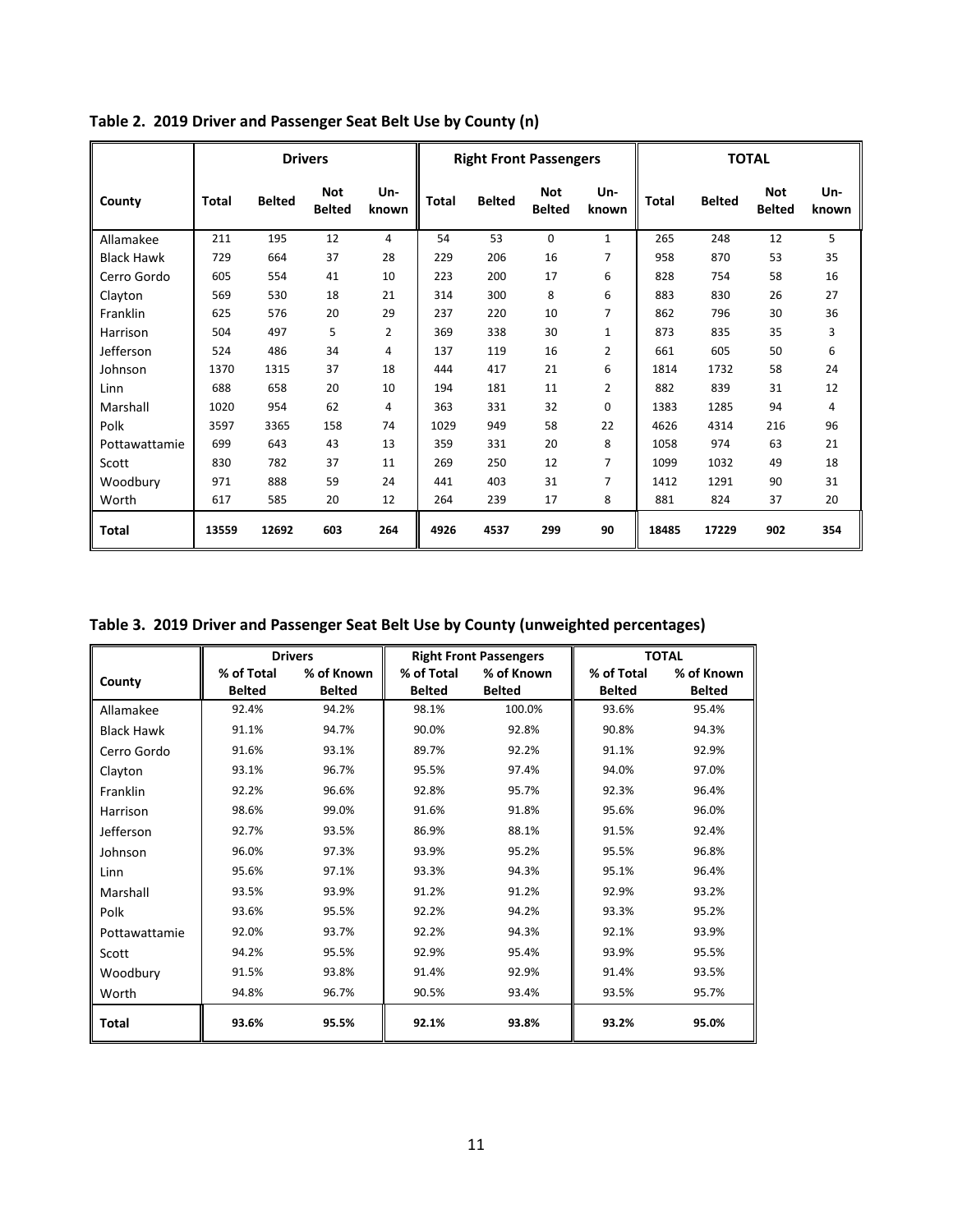|                  |       |               | <b>Drivers</b>              |              | <b>Right Front Passengers</b> |               |                             |              | <b>Total</b> |               |                             |                     |
|------------------|-------|---------------|-----------------------------|--------------|-------------------------------|---------------|-----------------------------|--------------|--------------|---------------|-----------------------------|---------------------|
| <b>Road Type</b> | Total | <b>Belted</b> | <b>Not</b><br><b>Belted</b> | Un-<br>Known | <b>Total</b>                  | <b>Belted</b> | <b>Not</b><br><b>Belted</b> | Un-<br>Known | <b>Total</b> | <b>Belted</b> | <b>Not</b><br><b>Belted</b> | Un-<br><b>Known</b> |
| Local            | 2052  | 1882          | 137                         | 33           | 628                           | 578           | 37                          | 13           | 2680         | 2460          | 174                         | 46                  |
|                  |       |               |                             |              |                               |               |                             |              |              |               |                             |                     |
| Primary          | 6287  | 5962          | 186                         | 139          | 2472                          | 2289          | 137                         | 46           | 8759         | 8251          | 323                         | 185                 |
| Secondary        | 5220  | 4848          | 280                         | 92           | 1826                          | 1670          | 125                         | 31           | 7046         | 6518          | 405                         | 123                 |
| <b>TOTAL</b>     | 13559 | 12692         | 603                         | 264          | 4926                          | 4537          | 299                         | 90           | 18485        | 17229         | 902                         | 354                 |

**Table 4. 2019 Seat Belt Use by Road Type (n)**

**Table 5. 2019 Seat Belt Use by Road Type (unweighted percentages)**

|              |               | <b>Drivers</b> |               | <b>Right Front Passengers</b> |               | <b>TOTAL</b>  |
|--------------|---------------|----------------|---------------|-------------------------------|---------------|---------------|
| Road Type    | % of Total    | % of Known     | % of Total    | % of Known                    | % of Total    | % of Known    |
|              | <b>Belted</b> | <b>Belted</b>  | <b>Belted</b> | <b>Belted</b>                 | <b>Belted</b> | <b>Belted</b> |
| Local        | 91.7%         | 93.2%          | 92.0%         | 94.0%                         | 91.8%         | 93.4%         |
| Primary      | 94.8%         | 97.0%          | 92.6%         | 94.4%                         | 94.2%         | 96.2%         |
| Secondary    | 92.9%         | 94.5%          | 91.5%         | 93.0%                         | 92.5%         | 94.1%         |
| <b>TOTAL</b> | 93.6%         | 95.5%          | 92.1%         | 93.8%                         | 93.2%         | 95.0%         |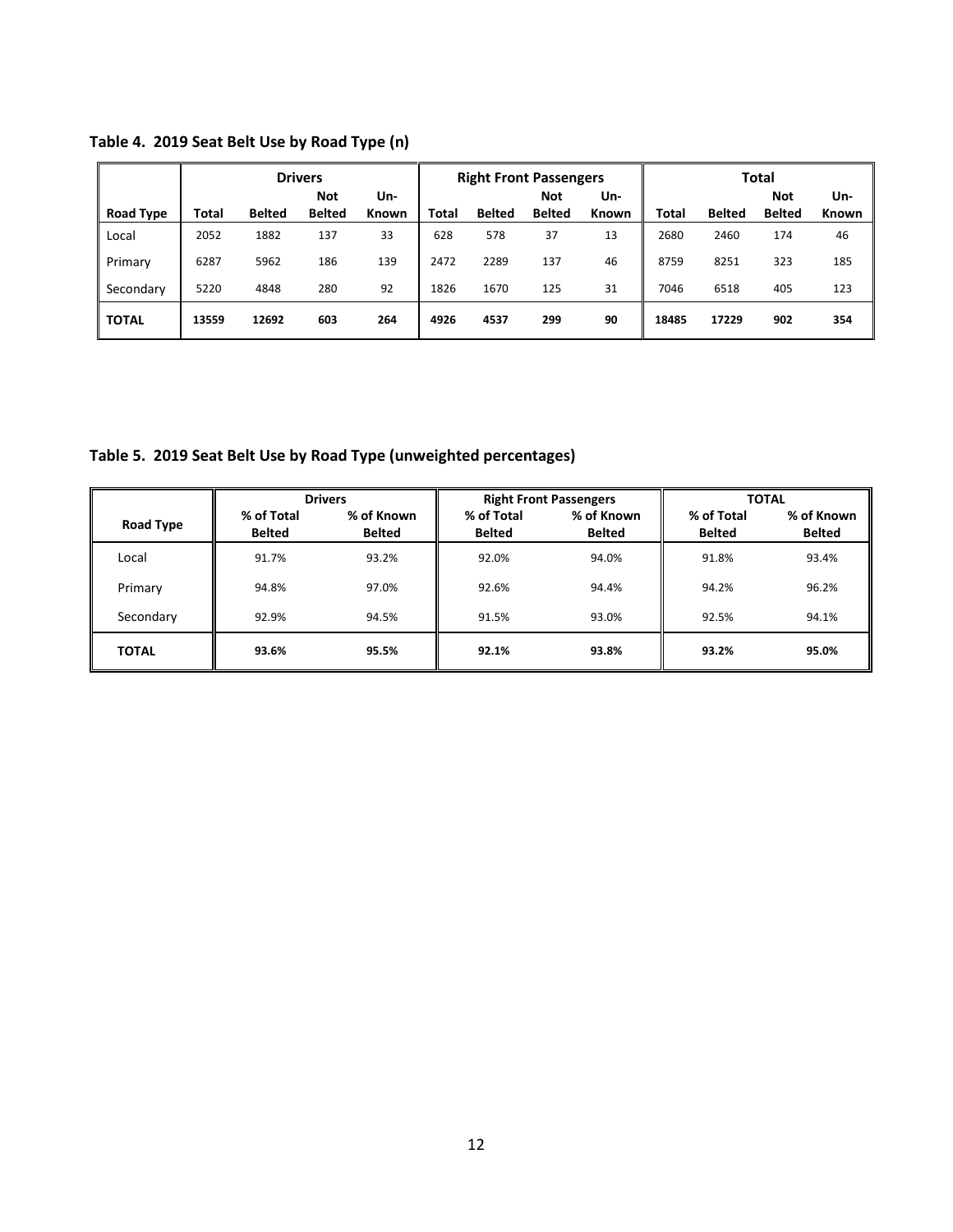|              | <b>Drivers</b><br><b>Belted</b> | <b>Total</b><br><b>Drivers</b> | <b>Passengers</b><br><b>Belted</b> | <b>Total</b><br><b>Passengers</b> | % Drivers<br><b>Belted</b> | % Passengers<br><b>Belted</b> |
|--------------|---------------------------------|--------------------------------|------------------------------------|-----------------------------------|----------------------------|-------------------------------|
| Sunday       | 981                             | 1024                           | 622                                | 667                               | 95.80%                     | 93.25%                        |
| Local        | $\mathbf 0$                     | $\mathbf 0$                    | $\mathbf 0$                        | $\mathbf 0$                       | 0.00%                      | 0.00%                         |
| Primary      | 478                             | 485                            | 329                                | 360                               | 98.56%                     | 91.39%                        |
| Secondary    | 503                             | 539                            | 293                                | 307                               | 93.32%                     | 95.44%                        |
| Monday       | 2220                            | 2359                           | 692                                | 743                               | 94.11%                     | 93.14%                        |
| Local        | 153                             | 162                            | 28                                 | 33                                | 94.44%                     | 84.85%                        |
| Primary      | 1034                            | 1086                           | 336                                | 354                               | 95.21%                     | 94.92%                        |
| Secondary    | 1033                            | 1111                           | 328                                | 356                               | 92.98%                     | 92.13%                        |
| Tuesday      | 1729                            | 1829                           | 539                                | 595                               | 94.53%                     | 90.59%                        |
| Local        | 209                             | 219                            | 46                                 | 52                                | 95.43%                     | 88.46%                        |
| Primary      | 783                             | 825                            | 324                                | 352                               | 94.91%                     | 92.05%                        |
| Secondary    | 737                             | 785                            | 169                                | 191                               | 93.89%                     | 88.48%                        |
| Wednesday    | 1130                            | 1230                           | 420                                | 460                               | 91.87%                     | 91.30%                        |
| Local        | 93                              | 105                            | 31                                 | 32                                | 88.57%                     | 96.88%                        |
| Primary      | 856                             | 920                            | 349                                | 383                               | 93.04%                     | 91.12%                        |
| Secondary    | 181                             | 205                            | 40                                 | 45                                | 88.29%                     | 88.89%                        |
| Thursday     | 1542                            | 1642                           | 415                                | 451                               | 93.91%                     | 92.02%                        |
| Local        | 536                             | 576                            | 139                                | 153                               | 93.06%                     | 90.85%                        |
| Primary      | 758                             | 803                            | 205                                | 224                               | 94.40%                     | 91.52%                        |
| Secondary    | 248                             | 263                            | 71                                 | 74                                | 94.30%                     | 95.95%                        |
| Friday       | 3174                            | 3396                           | 949                                | 1032                              | 93.46%                     | 91.96%                        |
| Local        | 307                             | 333                            | 85                                 | 94                                | 92.19%                     | 90.43%                        |
| Primary      | 1423                            | 1509                           | 387                                | 414                               | 94.30%                     | 93.48%                        |
| Secondary    | 1444                            | 1554                           | 477                                | 524                               | 92.92%                     | 91.03%                        |
| Saturday     | 1916                            | 2079                           | 900                                | 978                               | 92.16%                     | 92.02%                        |
| Local        | 584                             | 657                            | 249                                | 264                               | 88.89%                     | 94.32%                        |
| Primary      | 630                             | 659                            | 359                                | 385                               | 95.60%                     | 93.25%                        |
| Secondary    | 702                             | 763                            | 292                                | 329                               | 92.01%                     | 88.75%                        |
| <b>Total</b> | 12692                           | 13559                          | 4537                               | 4926                              | 93.61%                     | 92.10%                        |

**Table 6. 2019 Driver and Passenger Seat Belt Use by Day of Week and Road Type (n & unweighted %)**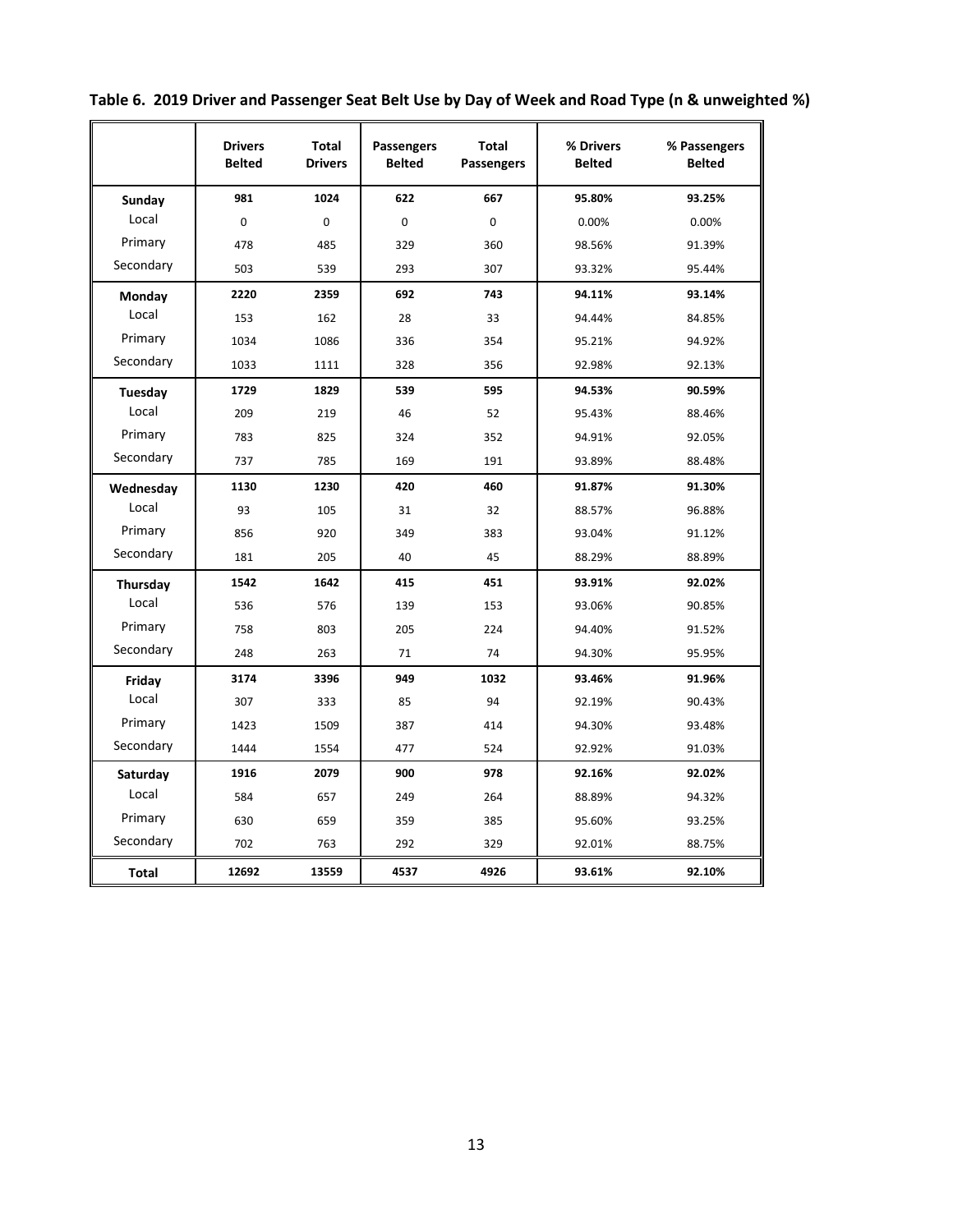|                | <b>Drivers</b><br><b>Belted</b> | Total<br><b>Drivers</b> | <b>Passengers</b><br><b>Belted</b> | Total<br>Passengers | % Drivers<br><b>Belted</b> | % Passengers<br><b>Belted</b> |
|----------------|---------------------------------|-------------------------|------------------------------------|---------------------|----------------------------|-------------------------------|
| 7AM to 759AM   | 94                              | 99                      | 33                                 | 35                  | 95.3%                      | 93.2%                         |
| Local          | 0                               | 0                       | 0                                  | 0                   | 0.0%                       | 0.0%                          |
| Primary        | 77                              | 81                      | 29                                 | 31                  | 95.5%                      | 92.6%                         |
| Secondary      | 17                              | 18                      | $\overline{4}$                     | 4                   | 94.3%                      | 98.3%                         |
| 8AM to 859AM   | 230                             | 246                     | 67                                 | 75                  | 93.3%                      | 90.3%                         |
| Local          | 0                               | 0                       | 0                                  | 0                   | 0.0%                       | 0.0%                          |
| Primary        | 151                             | 158                     | 57                                 | 62                  | 95.4%                      | 92.4%                         |
| Secondary      | 79                              | 88                      | 10                                 | 13                  | 89.7%                      | 80.1%                         |
| 9AM to 959AM   | 951                             | 1011                    | 307                                | 333                 | 94.0%                      | 92.1%                         |
| Local          | 233                             | 251                     | 47                                 | 52                  | 92.7%                      | 90.9%                         |
| Primary        | 373                             | 390                     | 181                                | 195                 | 95.4%                      | 92.9%                         |
| Secondary      | 345                             | 369                     | 79                                 | 86                  | 93.5%                      | 91.2%                         |
| 10AM to 1059AM | 1220                            | 1299                    | 462                                | 503                 | 93.9%                      | 91.7%                         |
| Local          | 238                             | 269                     | 67                                 | 73                  | 88.7%                      | 91.6%                         |
| Primary        | 516                             | 540                     | 240                                | 263                 | 95.4%                      | 91.3%                         |
| Secondary      | 466                             | 490                     | 154                                | 167                 | 95.0%                      | 92.5%                         |
| 11AM to 1159AM | 1765                            | 1889                    | 677                                | 748                 | 93.4%                      | 90.6%                         |
| Local          | 204                             | 223                     | 66                                 | 74                  | 91.4%                      | 89.6%                         |
| Primary        | 764                             | 808                     | 324                                | 352                 | 94.6%                      | 92.0%                         |
| Secondary      | 797                             | 858                     | 287                                | 322                 | 92.9%                      | 89.3%                         |
| 12PM to 1259PM | 1795                            | 1918                    | 754                                | 807                 | 93.6%                      | 93.4%                         |
| Local          | 370                             | 400                     | 165                                | 175                 | 92.4%                      | 94.4%                         |
| Primary        | 995                             | 1045                    | 431                                | 462                 | 95.2%                      | 93.4%                         |
| Secondary      | 430                             | 472                     | 157                                | 170                 | 91.0%                      | 92.5%                         |
| 1PM to 159PM   | 1084                            | 1159                    | 409                                | 442                 | 93.5%                      | 92.5%                         |
| Local          | 300                             | 322                     | 89                                 | 95                  | 93.0%                      | 92.9%                         |
| Primary        | 569                             | 606                     | 227                                | 247                 | 93.9%                      | 92.0%                         |
| Secondary      | 215                             | 230                     | 93                                 | 100                 | 93.5%                      | 93.2%                         |
| 2PM to 259PM   | 2174                            | 2315                    | 758                                | 828                 | 93.9%                      | 91.6%                         |
| Local          | 245                             | 258                     | 55                                 | 62                  | 95.0%                      | 88.8%                         |
| Primary        | 965                             | 1024                    | 356                                | 389                 | 94.2%                      | 91.5%                         |
| Secondary      | 964                             | 1032                    | 348                                | 377                 | 93.4%                      | 92.2%                         |
| 3PM to 359PM   | 1360                            | 1470                    | 389                                | 429                 | 92.5%                      | 90.7%                         |
| Local          | 24                              | 25                      | 4                                  | 4                   | 96.9%                      | 89.7%                         |
| Primary        | 583                             | 619                     | 140                                | 152                 | 94.2%                      | 91.7%                         |
| Secondary      | 753                             | 826                     | 245                                | 272                 | 91.2%                      | 90.2%                         |
| 4PM to 459PM   | 1040                            | 1131                    | 423                                | 451                 | 91.9%                      | 93.7%                         |
| Local          | 245                             | 277                     | 77                                 | 84                  | 88.6%                      | 91.8%                         |
| Primary        | 287                             | 306                     | 144                                | 151                 | 93.8%                      | 95.4%                         |
| Secondary      | 508                             | 549                     | 202                                | 216                 | 92.5%                      | 93.3%                         |
| 5PM to 559PM   | 979                             | 1022                    | 259                                | 276                 | 95.8%                      | 93.7%                         |
| Local          | 23                              | 26                      | 8                                  | 9                   | 86.1%                      | 0.0%                          |
| Primary        | 683                             | 709                     | 160                                | 168                 | 96.3%                      | 95.2%                         |
| Secondary      | 274                             | 287                     | 90                                 | 99                  | 95.4%                      | 91.2%                         |
| Total          | 12692                           | 13559                   | 4537                               | 4926                | 93.6%                      | 92.1%                         |

**Table 7. Driver and Passenger Seat Belt Use by Time of Day and Road Type (n & unweighted %)**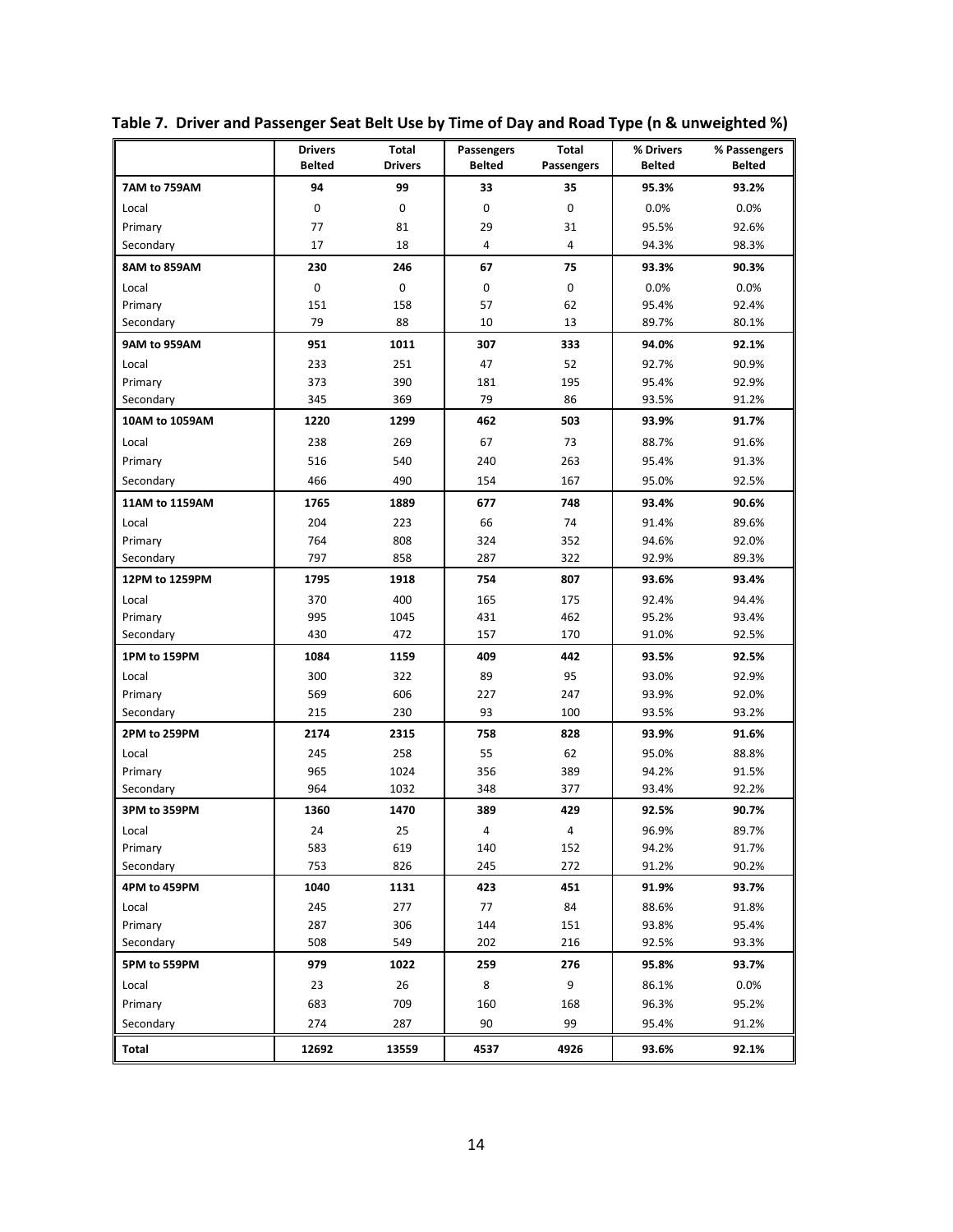| <b>Site</b><br>ID | <b>Site</b><br><b>Type</b> | <b>Date</b><br>Observed | Sample<br>Weight | <b>Number</b><br>of<br><b>Drivers</b> | Number of<br>Front<br>Passengers | Number of<br><b>Occupants</b><br><b>Belted</b> | Number of<br><b>Occupants</b><br><b>Unbelted</b> | Number of<br><b>Occupants</b><br><b>Unknown Belt</b><br>Use |
|-------------------|----------------------------|-------------------------|------------------|---------------------------------------|----------------------------------|------------------------------------------------|--------------------------------------------------|-------------------------------------------------------------|
| 201               | Original                   | 6/17/2019               | 2330.68          | 23                                    | 5                                | 27                                             | $\pmb{0}$                                        | $\mathbf{1}$                                                |
| 202               | Original                   | 6/17/2019               | 1719.89          | 34                                    | 7                                | 39                                             | $\mathbf{1}$                                     | $\mathbf{1}$                                                |
| 203               | Original                   | 6/17/2019               | 282.03           | 111                                   | 30                               | 130                                            | 9                                                | $\overline{2}$                                              |
| 204               | Original                   | 6/17/2019               | 3423.12          | 17                                    | 4                                | 20                                             | $\mathbf{1}$                                     | 0                                                           |
| 205               | Original                   | 6/17/2019               | 8343.15          | 26                                    | 8                                | 32                                             | $\mathbf{1}$                                     | $\mathbf{1}$                                                |
| 206               | Original                   | 6/24/2019               | 307.13           | 54                                    | 10                               | 58                                             | 4                                                | $\overline{2}$                                              |
| 207               | Original                   | 6/24/2019               | 4732.97          | 29                                    | 10                               | 35                                             | 3                                                | $\mathbf{1}$                                                |
| 208               | Original                   | 6/24/2019               | 33.41            | 327                                   | 101                              | 386                                            | 28                                               | 14                                                          |
| 209               | Original                   | 6/24/2019               | 34.02            | 221                                   | 84                               | 280                                            | 11                                               | 14                                                          |
| 210               | Original                   | 6/24/2019               | 547.53           | 98                                    | 24                               | 111                                            | 7                                                | 4                                                           |
| 211               | Original                   | 6/19/2019               | 2990.25          | 10                                    | $\overline{2}$                   | $\overline{7}$                                 | 5                                                | 0                                                           |
| 212               | Original                   | 6/19/2019               | 263.27           | 103                                   | 20                               | 109                                            | 14                                               | 0                                                           |
| 213               | Original                   | 6/19/2019               | 8379.34          | 105                                   | 32                               | 124                                            | 12                                               | $\mathbf{1}$                                                |
| 214               | Original                   | 6/19/2019               | 45.81            | 209                                   | 94                               | 278                                            | 14                                               | 11                                                          |
| 215               | Original                   | 6/19/2019               | 46.15            | 178                                   | 75                               | 236                                            | 13                                               | 4                                                           |
| 216               | Original                   | 6/16/2019               | 1650.21          | 173                                   | 103                              | 260                                            | $\overline{7}$                                   | 9                                                           |
| 217               | Original                   | 6/16/2019               | 1007.35          | 104                                   | 60                               | 152                                            | 6                                                | 6                                                           |
| 218               | Original                   | 6/16/2019               | 697.67           | 85                                    | 44                               | 123                                            | 3                                                | 3                                                           |
| 219               | Alternate                  | 6/17/2019               | 3822.40          | 49                                    | 16                               | 62                                             | 0                                                | 3                                                           |
| 220               | Original                   | 6/16/2019               | 715.92           | 158                                   | 91                               | 233                                            | 10                                               | 6                                                           |
| 221               | Original                   | 6/19/2019               | 77.27            | 144                                   | 55                               | 187                                            | 3                                                | 9                                                           |
| 222               | Original                   | 6/19/2019               | 57.98            | 183                                   | 69                               | 229                                            | 10                                               | 13                                                          |
| 223               | Original                   | 6/19/2019               | 60.93            | 206                                   | 90                               | 275                                            | $\overline{7}$                                   | 14                                                          |
| 224               | Original                   | 6/19/2019               | 394.09           | 74                                    | 19                               | 85                                             | 8                                                | 0                                                           |
| 225               | Original                   | 6/19/2019               | 6893.71          | 18                                    | 4                                | 20                                             | 2                                                | 0                                                           |
| 226               | Original                   | 6/16/2019               | 275.10           | 3                                     | $\mathbf{1}$                     | 4                                              | 0                                                | 0                                                           |
| 227               | Original                   | 6/16/2019               | 510.90           | 194                                   | 141                              | 321                                            | 13                                               | $\mathbf{1}$                                                |
| 228               | Original                   | 6/16/2019               | 46.89            | 288                                   | 218                              | 482                                            | 22                                               | $\overline{2}$                                              |
| 229               | Original                   | 6/16/2019               | 19412.44         | 9                                     | 6                                | 15                                             | 0                                                | 0                                                           |
| 230               | Original                   | 6/16/2019               | 2050.40          | 10                                    | 3                                | 13                                             | 0                                                | 0                                                           |
| 231               | Original                   | 6/25/2019               | 768.51           | 22                                    | 6                                | 25                                             | 2                                                | $\mathbf{1}$                                                |
| 232               | Original                   | 6/25/2019               | 781.49           | 24                                    | 4                                | 27                                             | $\mathbf{1}$                                     | 0                                                           |
| 233               | Original                   | 6/25/2019               | 1946.22          | 32                                    | 4                                | 33                                             | 3                                                | 0                                                           |
| 234               | Original                   | 6/25/2019               | 1014.59          | 287                                   | 65                               | 314                                            | 36                                               | $\overline{2}$                                              |
| 235               | Original                   | 6/25/2019               | 144.92           | 159                                   | 58                               | 206                                            | 8                                                | 3                                                           |
| 236               | Original                   | 6/17/2019               | 47.35            | 346                                   | 127                              | 448                                            | 18                                               | 7                                                           |
| 237               | Original                   | 6/17/2019               | 2339.39          | 80                                    | 34                               | 106                                            | 5                                                | 3                                                           |
| 238               | Original                   | 6/17/2019               | 62.27            | 439                                   | 144                              | 562                                            | 14                                               | 7                                                           |
| 239               | Original                   | 6/17/2019               | 217.27           | 426                                   | 126                              | 528                                            | 17                                               | $\overline{7}$                                              |
| 240               | Original                   | 6/17/2019               | 1473.39          | 79                                    | 13                               | 88                                             | 4                                                | 0                                                           |
| 241               | Original                   | 6/18/2019               | 352.56           | 93                                    | 16                               | 106                                            | 1                                                | $\overline{2}$                                              |
| 242               | Original                   | 6/18/2019               | 292.44           | 127                                   | 28                               | 149                                            | 4                                                | $\overline{2}$                                              |

**Table 8. Sample Weights and Seat Belt Use by Observation Site: Part B Reporting Data (n)**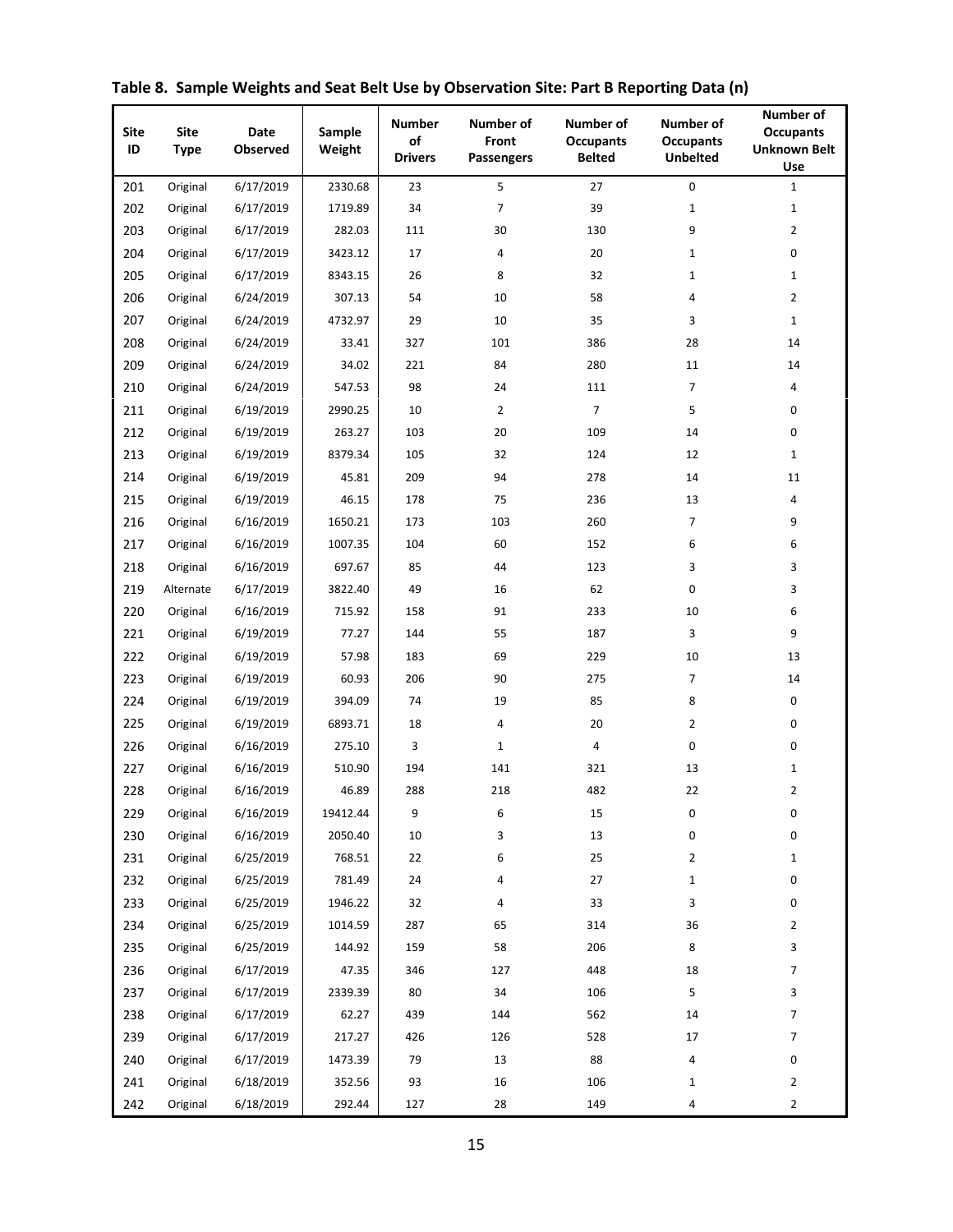| <b>Site</b><br>ID | <b>Site</b><br><b>Type</b> | Date<br>Observed | Sample<br>Weight | <b>Number</b><br>of<br><b>Drivers</b> | Number of<br>Front<br><b>Passengers</b> | Number of<br><b>Occupants</b><br><b>Belted</b> | <b>Number of</b><br><b>Occupants</b><br><b>Unbelted</b> | Number of<br><b>Occupants</b><br><b>Unknown Belt</b><br>Use |
|-------------------|----------------------------|------------------|------------------|---------------------------------------|-----------------------------------------|------------------------------------------------|---------------------------------------------------------|-------------------------------------------------------------|
| 243               | Original                   | 6/18/2019        | 3411.28          | 5                                     | $\mathbf{1}$                            | 6                                              | 0                                                       | 0                                                           |
| 244               | Original                   | 6/18/2019        | 185.60           | 281                                   | 102                                     | 362                                            | 16                                                      | 5                                                           |
| 245               | Original                   | 6/18/2019        | 391.09           | 182                                   | 47                                      | 216                                            | 10                                                      | 3                                                           |
| 246               | Original                   | 6/21/2019        | 1223.51          | 8                                     | 0                                       | 8                                              | 0                                                       | 0                                                           |
| 247               | Original                   | 6/21/2019        | 2265.63          | 59                                    | 26                                      | 76                                             | 8                                                       | $\mathbf{1}$                                                |
| 248               | Original                   | 6/21/2019        | 1101.32          | 463                                   | 155                                     | 573                                            | 43                                                      | $\overline{2}$                                              |
| 249               | Original                   | 6/21/2019        | 395.13           | 315                                   | 123                                     | 408                                            | 30                                                      | 0                                                           |
| 250               | Original                   | 6/21/2019        | 166.31           | 175                                   | 59                                      | 220                                            | 13                                                      | $\mathbf{1}$                                                |
| 251               | Original                   | 6/14/2019        | 4252.12          | 29                                    | $\overline{2}$                          | 26                                             | 3                                                       | $\overline{2}$                                              |
| 252               | Original                   | 6/21/2019        | 23.19            | 39                                    | 17                                      | 54                                             | $\overline{2}$                                          | 0                                                           |
| 253               | Original                   | 6/14/2019        | 94.06            | 400                                   | 109                                     | 469                                            | 33                                                      | $\overline{7}$                                              |
| 254               | Original                   | 6/22/2019        | 2014.13          | 228                                   | 94                                      | 299                                            | 23                                                      | 0                                                           |
| 255               | Original                   | 6/21/2019        | 118.61           | 266                                   | 56                                      | 299                                            | 14                                                      | 9                                                           |
| 256               | Original                   | 6/22/2019        | 309.42           | 181                                   | 84                                      | 252                                            | 13                                                      | 0                                                           |
| 257               | Original                   | 6/13/2019        | 965.18           | 353                                   | 95                                      | 402                                            | 32                                                      | 14                                                          |
| 258               | Original                   | 6/13/2019        | 1121.58          | 258                                   | 65                                      | 298                                            | 15                                                      | 10                                                          |
| 259               | Original                   | 6/13/2019        | 3940.02          | 9                                     | $\overline{2}$                          | 11                                             | 0                                                       | 0                                                           |
| 260               | Original                   | 6/13/2019        | 3037.10          | 7                                     | $\mathbf{1}$                            | $\overline{7}$                                 | $\mathbf{1}$                                            | 0                                                           |
| 261               | Original                   | 6/13/2019        | 164.94           | 709                                   | 168                                     | 843                                            | 11                                                      | 23                                                          |
| 262               | Original                   | 6/14/2019        | 97.69            | 400                                   | 137                                     | 498                                            | 31                                                      | 8                                                           |
| 263               | Alternate                  | 6/20/2019        | 148.24           | 507                                   | 109                                     | 572                                            | 28                                                      | 16                                                          |
| 264               | Original                   | 6/14/2019        | 533.84           | 211                                   | 90                                      | 284                                            | 10                                                      | 7                                                           |
| 265               | Original                   | 6/15/2019        | 437.53           | 19                                    | 16                                      | 34                                             | $\mathbf{1}$                                            | 0                                                           |
| 266               | Original                   | 6/15/2019        | 141.92           | 299                                   | 196                                     | 473                                            | 16                                                      | 6                                                           |
| 267               | Original                   | 6/15/2019        | 485.35           | 35                                    | 22                                      | 51                                             | $\mathbf{1}$                                            | 5                                                           |
| 268               | Original                   | 6/15/2019        | 1212.31          | 109                                   | 43                                      | 136                                            | 12                                                      | 4                                                           |
| 269               | Original                   | 6/15/2019        | 200.35           | 237                                   | 82                                      | 280                                            | 33                                                      | 6                                                           |
| 270               | Original                   | 6/20/2019        | 28.17            | 236                                   | 92                                      | 310                                            | 11                                                      | $\overline{7}$                                              |
| 271               | Original                   | 6/20/2019        | 241.30           | 21                                    | 6                                       | 27                                             | 0                                                       | 0                                                           |
| 272               | Original                   | 6/20/2019        | 149.50           | 206                                   | 63                                      | 246                                            | 19                                                      | 4                                                           |
| 273               | Original                   | 6/20/2019        | 4563.27          | 104                                   | 34                                      | 130                                            | 8                                                       | 0                                                           |
| 274               | Original                   | 6/20/2019        | 79.69            | 263                                   | 74                                      | 319                                            | 11                                                      | 7                                                           |
| 275               | Original                   | 6/15/2019        | 3041.10          | 32                                    | 6                                       | 26                                             | 11                                                      | $\mathbf{1}$                                                |
| 276               | Original                   | 6/15/2019        | 1403.80          | 207                                   | 92                                      | 275                                            | 16                                                      | 8                                                           |
| 277               | Original                   | 6/15/2019        | 1305.55          | 262                                   | 120                                     | 345                                            | 27                                                      | 10                                                          |
| 278               | Original                   | 6/15/2019        | 439.23           | 164                                   | 72                                      | 214                                            | 18                                                      | 4                                                           |
| 279               | Original                   | 6/15/2019        | 311.79           | 306                                   | 151                                     | 431                                            | 18                                                      | 8                                                           |
| 280               | Original                   | 6/18/2019        | 996.36           | 49                                    | 10                                      | 53                                             | 4                                                       | $\overline{2}$                                              |
| 281               | Original                   | 6/18/2019        | 235.00           | 214                                   | 98                                      | 294                                            | 9                                                       | 9                                                           |
| 282               | Original                   | 6/18/2019        | 103.50           | 148                                   | 64                                      | 198                                            | 10                                                      | 4                                                           |
| 283               | Original                   | 6/18/2019        | 114.38           | 182                                   | 88                                      | 253                                            | 12                                                      | 5                                                           |
| 284               | Original                   | 6/18/2019        | 3718.53          | 24                                    | 4                                       | 26                                             | $\overline{2}$                                          | 0                                                           |
|                   |                            |                  | <b>TOTALS</b>    | 13559                                 | 4926                                    | 17229                                          | 902                                                     | 354                                                         |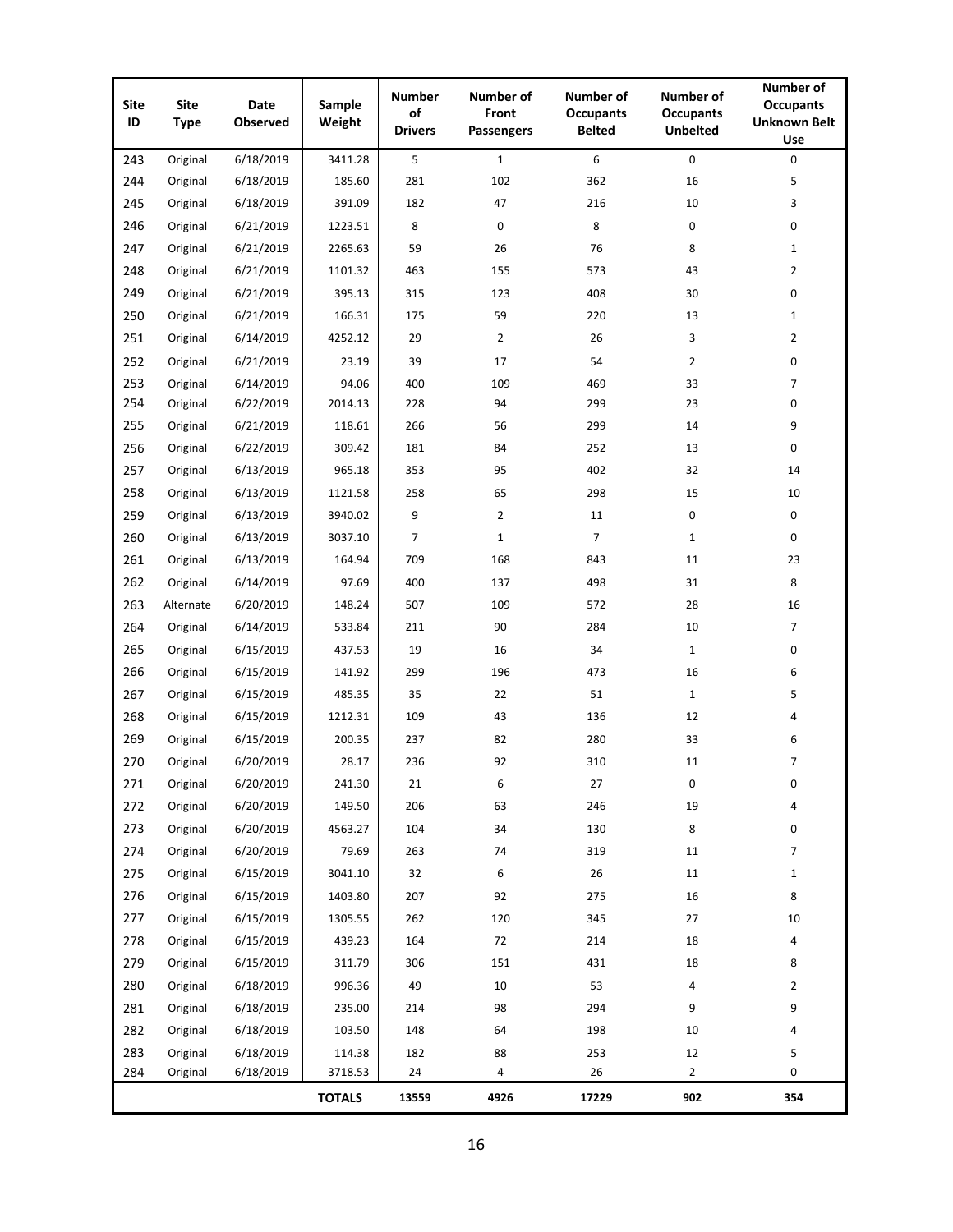| Data Collector ID# ________________                                                                                          | Date: $\frac{1}{2019}$                                                                                                                                                                                                                                                                                                                                              |
|------------------------------------------------------------------------------------------------------------------------------|---------------------------------------------------------------------------------------------------------------------------------------------------------------------------------------------------------------------------------------------------------------------------------------------------------------------------------------------------------------------|
| Site Identification:                                                                                                         |                                                                                                                                                                                                                                                                                                                                                                     |
|                                                                                                                              | $\begin{picture}(20,10) \put(0,0){\vector(1,0){100}} \put(15,0){\vector(1,0){100}} \put(15,0){\vector(1,0){100}} \put(15,0){\vector(1,0){100}} \put(15,0){\vector(1,0){100}} \put(15,0){\vector(1,0){100}} \put(15,0){\vector(1,0){100}} \put(15,0){\vector(1,0){100}} \put(15,0){\vector(1,0){100}} \put(15,0){\vector(1,0){100}} \put(15,0){\vector(1,0){100}} \$ |
| Road Name: ______________________                                                                                            | Co Site #:___________________                                                                                                                                                                                                                                                                                                                                       |
| Site Start and End Time:                                                                                                     |                                                                                                                                                                                                                                                                                                                                                                     |
|                                                                                                                              |                                                                                                                                                                                                                                                                                                                                                                     |
|                                                                                                                              |                                                                                                                                                                                                                                                                                                                                                                     |
| (Total observation period MUST last exactly 45 minutes)                                                                      |                                                                                                                                                                                                                                                                                                                                                                     |
| <b>Site Description:</b>                                                                                                     |                                                                                                                                                                                                                                                                                                                                                                     |
|                                                                                                                              | the control of the control of the control of the control of the control of the control of                                                                                                                                                                                                                                                                           |
|                                                                                                                              |                                                                                                                                                                                                                                                                                                                                                                     |
|                                                                                                                              |                                                                                                                                                                                                                                                                                                                                                                     |
|                                                                                                                              |                                                                                                                                                                                                                                                                                                                                                                     |
|                                                                                                                              | Weather Conditions: Clear Cloudy/PC Light Fog Light Rain                                                                                                                                                                                                                                                                                                            |
| <b>Selected traffic flow direction: North South East West</b><br>Total number of lanes in selected direction: ______________ |                                                                                                                                                                                                                                                                                                                                                                     |
| <b>Alternate Site Information:</b>                                                                                           |                                                                                                                                                                                                                                                                                                                                                                     |
| Is this an alternate site (not including a<br>recommended observation point)?                                                | No.<br>Yes                                                                                                                                                                                                                                                                                                                                                          |
|                                                                                                                              |                                                                                                                                                                                                                                                                                                                                                                     |
|                                                                                                                              |                                                                                                                                                                                                                                                                                                                                                                     |
|                                                                                                                              |                                                                                                                                                                                                                                                                                                                                                                     |
| If yes, why was an alternate site needed?<br><b>Traffic Count:</b><br>Is a traffic count required                            |                                                                                                                                                                                                                                                                                                                                                                     |
| (exit ramp or rest stop)?<br>If yes,                                                                                         | No.<br>Yes                                                                                                                                                                                                                                                                                                                                                          |